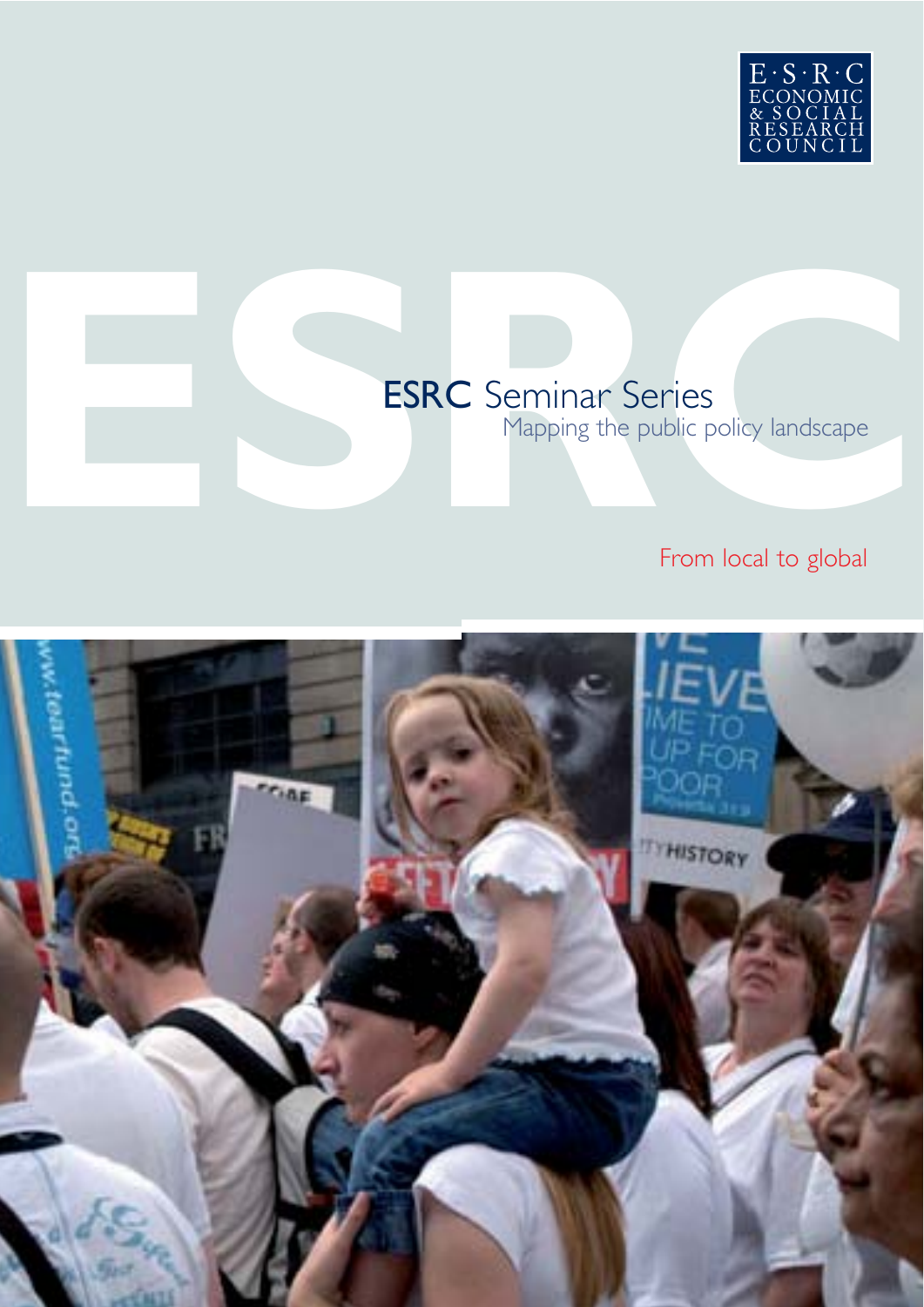

## Foreword

Although many people take an interest in issues that impact on their local communities, recent years have seen an unprecedented increase in mechanisms for rallying support for issues that are a concern worldwide. Advances in communication technologies have enabled the public to participate in debates and campaigns concerning global issues as well as those that are much closer to home.

In the past, there have been international social movements, such as that for the abolition of slavery, but a broadening of citizen action on global concerns drawn from local communities is a more recent development. Generous giving to disaster appeals, support for 'Make Poverty History', commitment to fair trade, cancellation of Third World debt, widespread condemnation of military action, and environmental campaigns are manifestations of public concern for issues that challenge people across the world.

This publication is intended to make a positive contribution to the debate about local participation, changing ideas about citizenship and the growth of interest in global issues. It draws on presentations given by John Gaventa of the University of Sussex and Christopher Rootes of the University of Kent for the fifth in a series of seminars entitled 'Engaging Citizens'.

The seminars are organised by the Economic and Social Research Council (ESRC) in collaboration with the National Council for Voluntary Organisations (NCVO).These events provide an opportunity for practitioners, academics and policy-makers to examine how people are helping build a society that is both inclusive and cohesive, and to identify the ways in which positive differences are being made in communities.

*From local to global* is the latest topic to feature in the ESRC's Public Policy Seminar Series, in which we present independent research in key policy areas to potential users in Government, politics, the media, and the private and voluntary sectors.We see such events as an opportunity to establish further dialogue with the users of our research, and we welcome any subsequent contact.

Professor Ian Diamond Chief Executive Economic and Social Research Council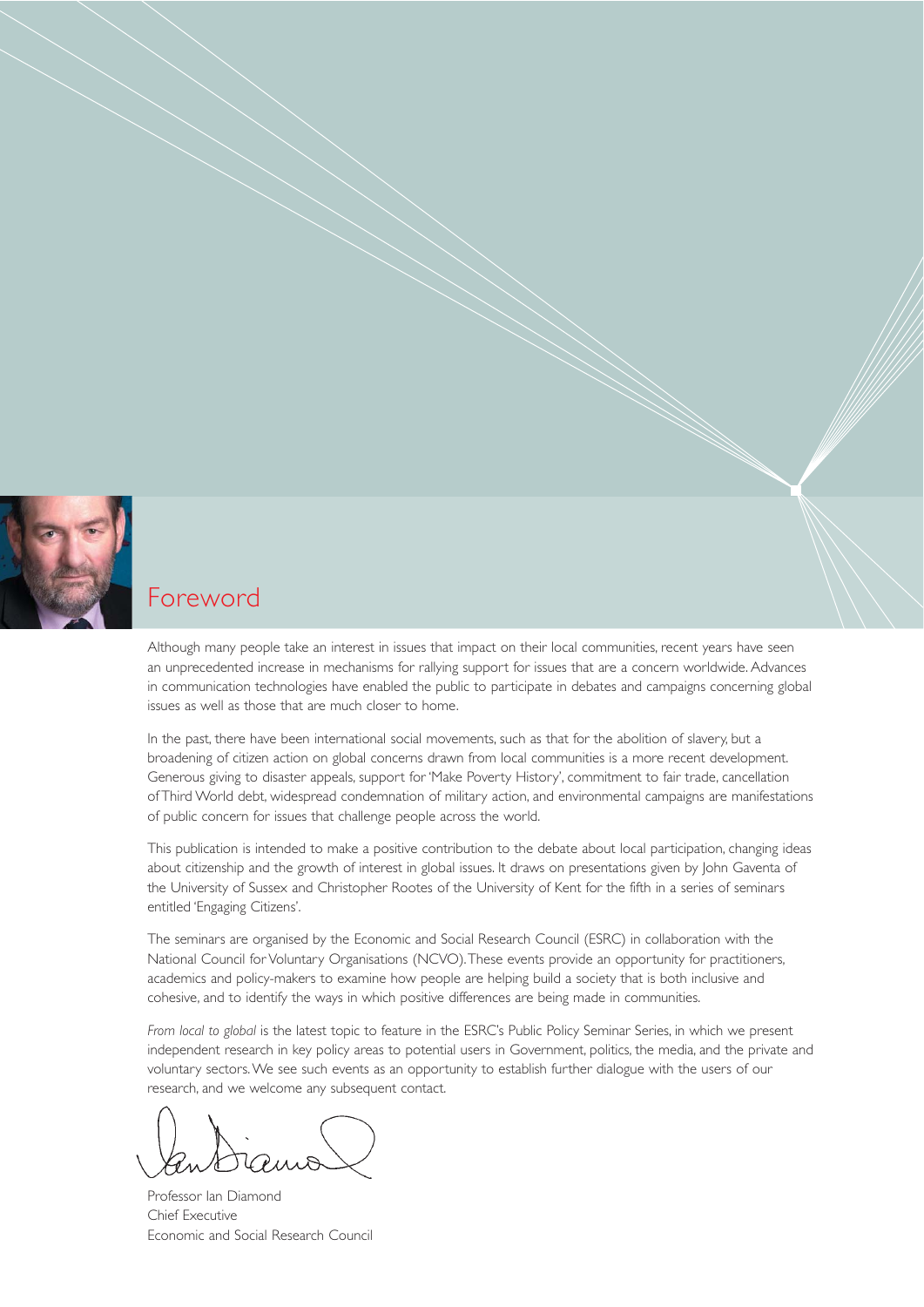# From local to global

## **The researchers**

JOHN GAVENTA, DPhil, is a professor and research fellow at the Institute of Development Studies (IDS) at the University of Sussex, where he is a member of the Participation, Power and Social Change team. He is also Director of the Development Research Centre on Citizenship, Participation and Accountability – a network of over 60 researchers and non-governmental organisation practitioners in eight countries. John's areas of specialisation include: participatory methods of research and learning; power and empowerment; citizen engagement and action; non-governmental organisations and civil society and South-North linkages. He is the editor of the Zed Book series *Claiming Citizenship: rights, participation and accountability*, and co-editor, with Michael Edwards, of *Global Citizen Action* (2001). John has also been closely involved with a number of non-governmental organisations and civil society organisations, and was director of the Highlander Research and Education Centre in the USA, that celebrates its 75th anniversary as a training centre for empowerment and social change this year.

CHRISTOPHER ROOTES, BPhil, is Professor of Environmental Politics and Political Sociology and director of the Centre for the Study of Social and Political Movements, at the University of Kent. His main research interests are in environmental protest, environmental movements and the interactions between environmental campaigners and industry and government agencies. Increasingly interested in the formation and implementation of environmental policy, he is currently researching the critique of democracy and the democratic practices of the global justice movement, and developing new projects on the empowerment of citizens and the networks concerned with policy on climate change. Central to his research work has been a comparative study (the TEA project) of the changing character of environmentalism in Western Europe. Christopher has been the joint editor of *Environmental Politics* for ten years and edited *Environmental Movements: Local, National and Global* (Cass, 1999) and *Environmental Protest in Western Europe* (Oxford University Press, 2003 and 2007).

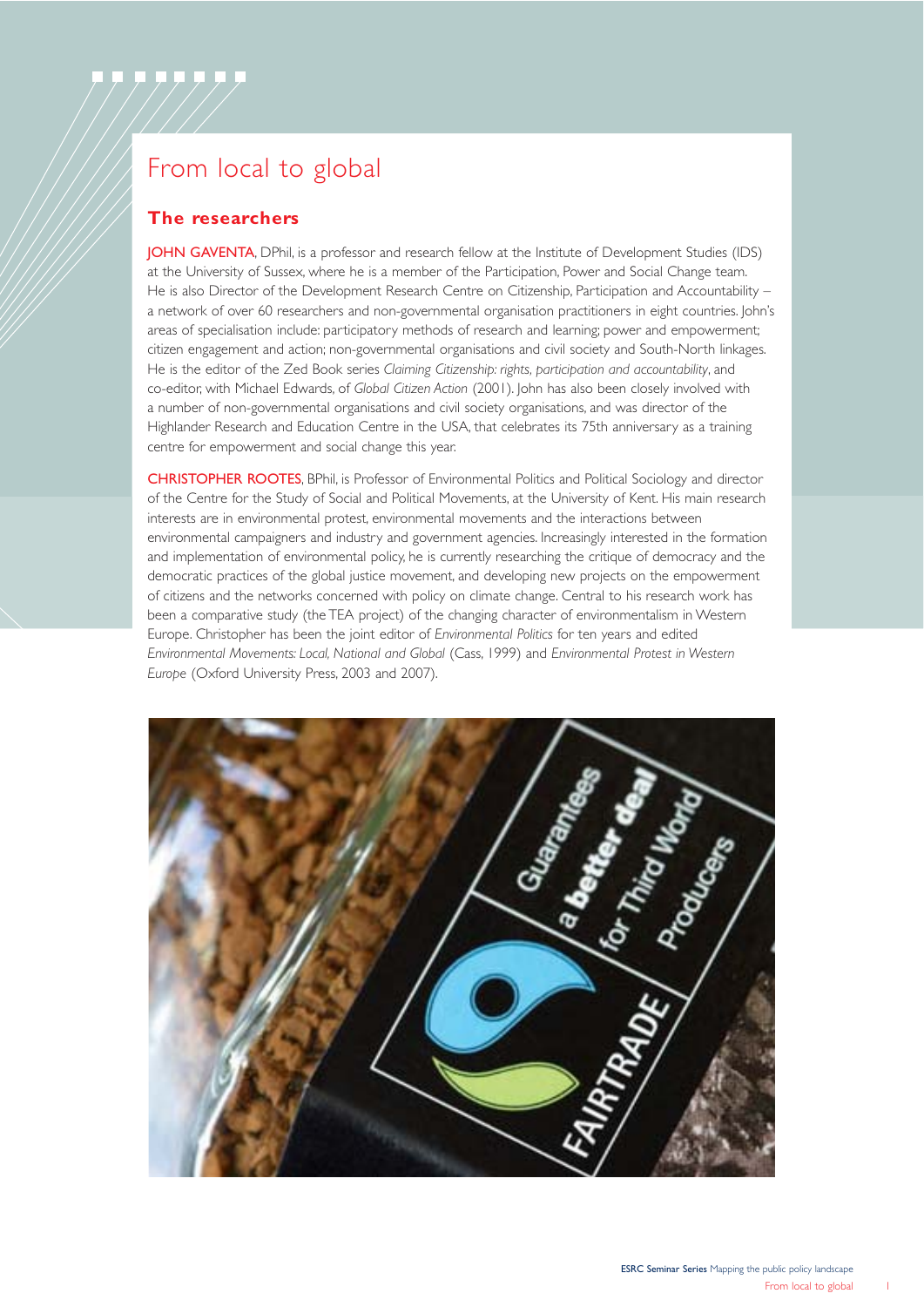## Executive Summary

### **Introduction**

If we stop to look at the state of the world, it is easy to assume there is little we can do that will have a positive impact on the major global issues of our time, such as South-North inequalities, injustice, poverty, armed conflict, famine, endemic disease, global warming and damage to the environment.We may be aware that 800 million people worldwide do not have enough to eat, although there is more than enough food for everyone, or that 40 million people are currently living with the AIDS/HIV virus; and we may even realise that the developing world spends \$13 on debt repayment for every \$1 it receives in grants. However, despite this we may still be tempted to say,'I'm just one person, what can I do about it?'

Faced with such overwhelming global challenges, a feeling of powerlessness may seem an inevitable consequence, but it need not be so.There is a long history of individual effort and concentrated citizen action that have made a difference, from the parliamentary campaign that led to the abolition of slavery in the British Empire 200 years ago, to the success of the landmines campaign in the early '90s and the Jubilee 2000 Coalition and, more recently, the growing campaign for the regulation of small arms and light weapons.

Individually and collectively, citizens of the UK, along with those of many other nations, are responsive to campaigns calling for support of worthy causes and appeals in the aftermath of natural disasters, or are willing to change their purchasing habits in favour of fair-trade goods. Local and global responses can come together to address worldwide concerns, but it is not just the affluent citizens of the North that are involved in taking action. Increasingly, the actors are drawn from both North and South and are devising effective strategies and initiatives to tackle the challenges and issues that are global in their impact.

Advances in communication technologies are accelerating international engagement and mobilisation to causes and campaigns.These technologies are helping to redefine the stage upon which the actors play out their roles and they are contributing to an ever-increasing reach – drawing together the local and the global. However, while technologies may help raise global support for issues, there is still a need for faceto-face contact and real interaction locally, nationally, and globally.The question is, how can these best be achieved and, in the light of changing governance structures, what are the implications for civil society organisations and other activists?

The ideas in this publication explore how the links between local and global can form effective social movements for campaigning, advocacy and giving. It also highlights that social movements are assisted by a better understanding of the inter-relationships between the different forms of power, what some of the challenges are in efforts to achieve global engagement, and the realities of progress towards global citizenship.

#### **Key insights and implications**

- **As power comes in many forms, guises and levels, John Gaventa outlines the need for civil society** organisations and other activists to understand the changing nature of governance and accountability. This requires an understanding of the interactions between local, national and global forms of power – and how each impacts upon the other.
- **Through his work, he is seeking to make 'implicit perceptions of power, more explicit' as this has** considerable significance for decision-making. He suggests that the faces of power should be understood in relation to how spaces for engagement are created, and the levels of power (from local to global) in which they occur.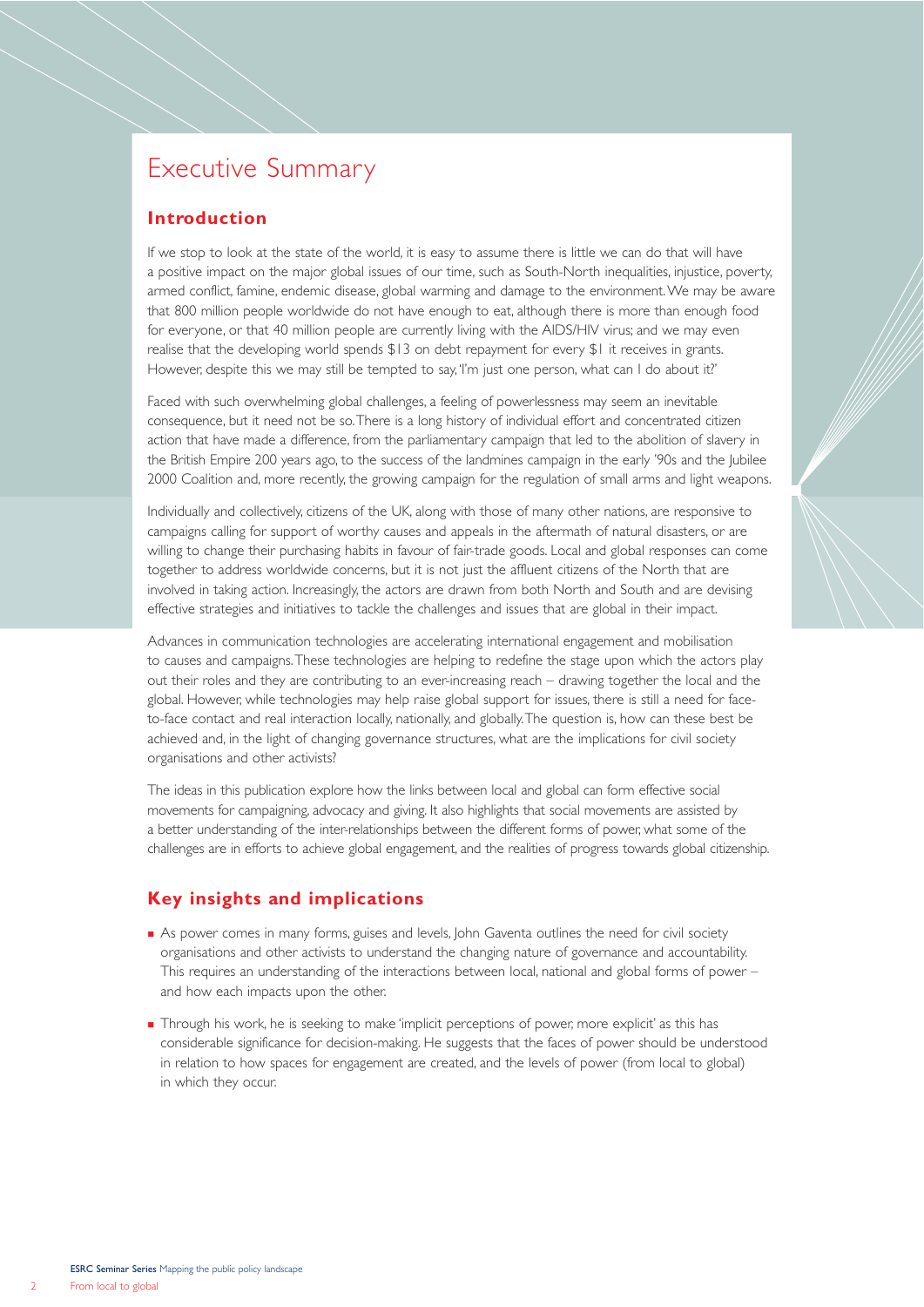- ! He represents diagrammatically (like a Rubik's cube) the 'forms of power','space' and 'place' relationships that are at play. John explains that the relationships are not fixed sets of categories and themselves consist of additional elements.The three relationships can be considered in any order and each of the elements that make them up are linked to one another horizontally and vertically.The model reflects research observations of local/global citizen action.
- **I** His research also provides an indication of dynamism and identifies new forms and opportunities for citizen engagement. From his work on education with colleagues in India, John observed links between the local, national and global. He also found that those studied recognised the potential tensions within local/global coalitions and that, as a result, the structures put in place were designed to address imbalances, such as differences between North and South that are negotiated democratically.
- **EXECTE HE makes five recommendations for effective global citizen action:** 
	- 1. Act at multiple levels (local, national, regional and global) and link this with vertical alliances
	- 2. Strengthen vertical alliances through horizontal cross-border networks and partnerships that are grounded in local reality
	- 3. Embrace a diversity of approaches and outcomes
	- 4. Strengthen actions through research, policy analysis and organisational learning
	- 5. Pay attention to internal forms of governance to ensure they are participatory, transparent and accountable.
- **.** From his research, Christopher Rootes concludes that global citizenship has yet to develop, despite the world becoming a 'smaller place'. However, public engagement with global issues is strong and he points particularly to the successful actions of neighbourhood groups.
- **.** Social movements are relatively un-institutionalised and operate through informal networks. Characteristically, they have shared concerns and engage in collective actions.They also consist of multiple players across geographical space, which 'transcend the merely local'.
- I Yet research (the TEA project) into the incidence and forms of environmental activism and its relationship with environmental organisations in a number of European countries revealed that there was little 'Europeanisation' of protest. Even nationally reported protests were chiefly local, and environmental organisations were more likely to find partners within their own countries than across borders.
- **•** As there is no global state, developing truly global movements and organisations informed by a genuinely global consciousness is difficult and, as a result, universal themes develop along nationally idiosyncratic lines that reflect specific national cultures, political systems, political cultures and political timetables. Christopher warns that peculiarities derived from diverse backgrounds and cultural, social and political contexts, which so often divide social movements, are challenges that need to be overcome.
- ! Although non-governmental organisations are regarded as strategic actors, their actions are less systematically strategic than is often supposed.Their identities, as well as their environments, shape their strategic choices. However, even when they choose pragmatically, they often prefer their habits, to their advantages, and so reproduce old patterns of action rather than seizing new opportunities.
- **.** Christopher sees hopeful signs in the actions of some organisations that are building bridges between the South and North, particularly those that make a conscious effort to avoid simply reflecting and promoting the interests of the North. He exemplifies this by looking at an environmental organisation, which is linking the local to the trans-national. It has adopted a global social justice agenda, despite the reservations of some of its local members, but in line with wider membership polls that indicate a willingness to embrace the revised agenda.
- **Trans-national activism and trans-national solidarity movements contribute to the broadening and** deepening of the links that lay the foundations for global citizenship, but Christopher cautions that they do *not* constitute it.

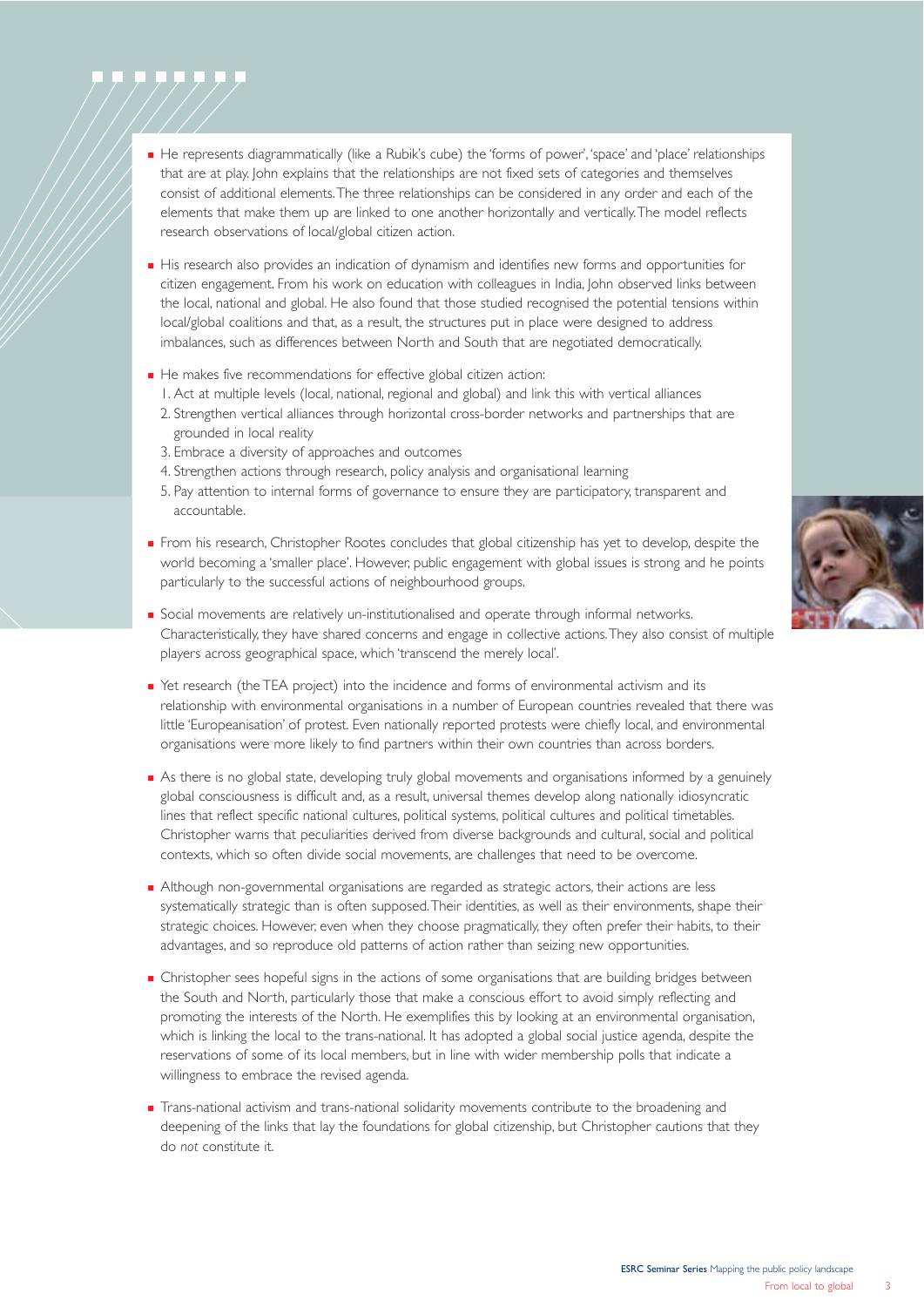## Changing nature of power: Spanning the local, national and global

In an era of globalisation, John Gaventa explains how, with others, he is seeking to make implicit perceptions of power, more explicit. New understandings help explain the inter-relationships in the forms of power encountered in different political spaces and settings – presenting fresh challenges for non-governmental organisations and other activists.

*"Politics is no longer to the same boundaries as before, and is no longer tied solely to state actors and institutions, the result being that additional players, new roles, new resources, unfamiliar rules and new contradictions and* conflicts appear on the scene. In the old game, each playing piece made one move only. This is no longer true *of the new nameless game for power and domination."*

Ulrich Beck, Power in a Global Age, 2005

For many years, there has been an on-going debate about the changing nature of governance and accountability in the context of globalisation. Questions are asked about the extent to which rules, regulations, and policies are increasingly determined beyond the level of the nation state, (eg by regional structures such as the European Union, or by 'supra-state' organisations such as the World Bank). Also questioned is the extent to which global forms of governance, that transcend the nation state, have taken on responsibility for rule-making, co-ordination and problem-solving and, inevitably, what the implications are for democratic forms of accountability and the participation of ordinary citizens.

In the light of such questions, there are those who argue that the local has become less relevant in the context of globalisation, while others suggest that the global can be a distraction for local activists.There is also a view that the key to understanding the changing nature of governance lies in the interactions between the local, the national, the regional and the global – and the way in which each impacts upon and is in turn affected by the other. It is not so much a question of *either* the local and the national *or* the global, but of *both* the local and the national *and* the ways in which these interact with the global.This view has had particular relevance for IDS research.

There are implications, too, for citizen participation and democratic accountability at different levels. Globalisation has opened up new spaces for citizen engagement and it has been suggested that this offers greater transparency and enhanced opportunities for participation and democratic accountability. Although some see a 'global civil society' as too fragmented and diverse to wield much power, my research provides an indication of dynamism and of new forms and opportunities of citizen engagement.

Other issues of debate include: who is being empowered to speak for whom, particularly in relation to representation and accountability in North/South coalitions; and the extent to which globalisation is resulting in the development of global citizenship – especially in terms of how and where citizens see their own power, and capacity to exercise agency and voice.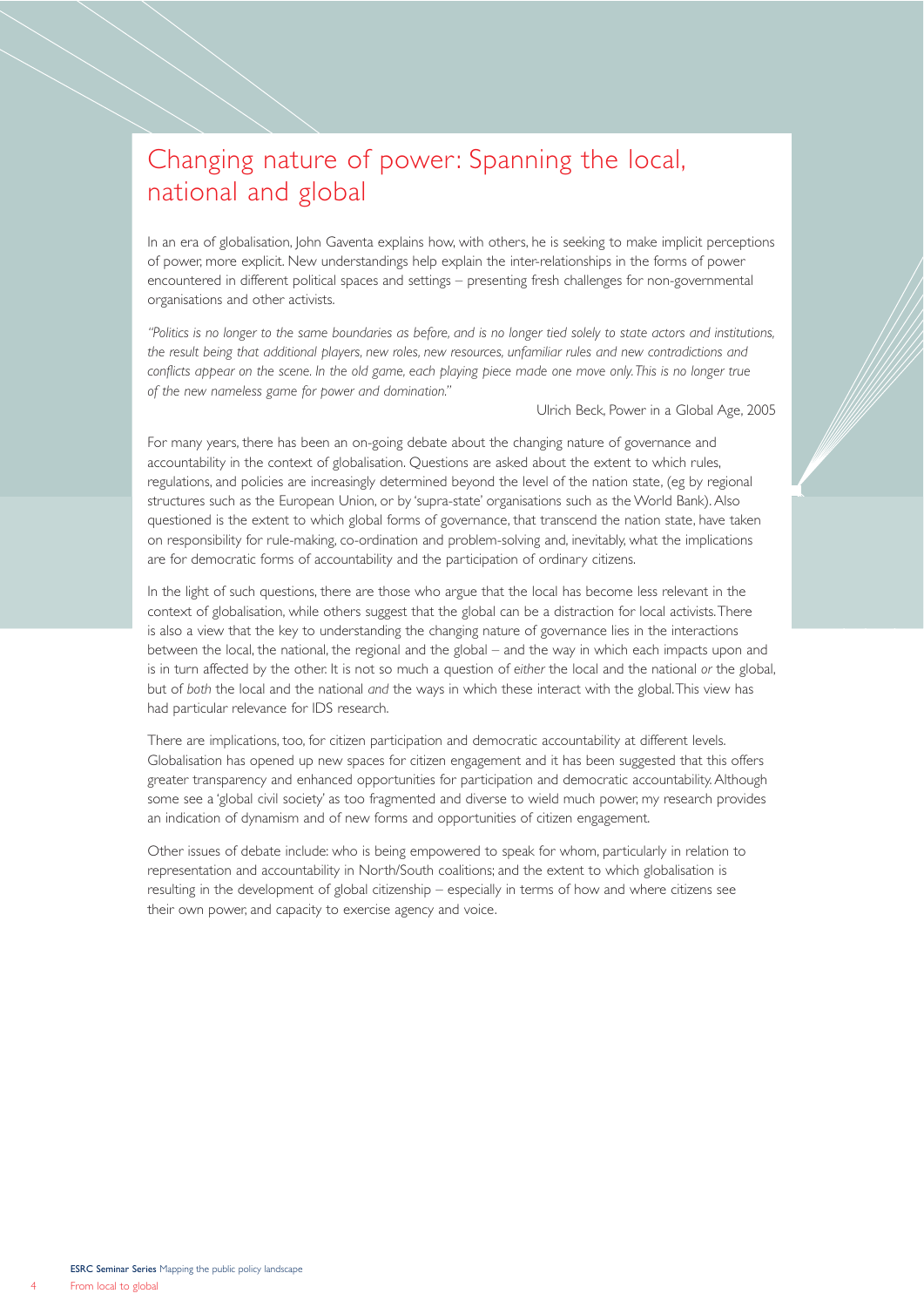## Finding New Entry Points to Power

Changes in globalisation have tremendous implications for how we understand power, where and by whom it is held. Scholars of globalisation argue that two trends are particularly significant:

- ! *First*, changing patterns of globalisation have also changed the territorial or spatial relations of power, meaning that power increasingly must be understood not only at the local, the national, or the global level, but also in their inter-relationships. A focus on decision-making arenas in locality alone will rarely help us understand who really governs – nor of course will only a focus on the national or supra-national.
- **.** Second, while many of the earlier debates on power focused on who participated in decision-making arenas of government, either at the local level or vis-à-vis the nation state, increasingly discussions of public authority have moved from *government to governance*. Governance is characterised by multiple intersecting actors, arenas and networks. Its decision-making arenas, in which power may be found, have become increasingly more varied and porous.

Political power may be understood not only in the state arenas, be they city halls, parliaments, or the World Trade Organisation, but also through a variety of other quasi-state and non-state spaces for decisionmaking. For researchers, this broadens considerably where we study power, and for activists seeking to confront power relations, it challenges received wisdom of where and how they should focus their attentions on changing the status quo – as Beck's quote at the beginning of this section illustrates.

My earlier work as a scholar and as an activist focused on understanding power at the local level. More recently, however, and with colleagues in the Power, Participation and Social Change team at the Institute of Development Studies, I have been searching for new ways to analyse and understand the forms of power, and how they are manifested in different types and levels of political space.

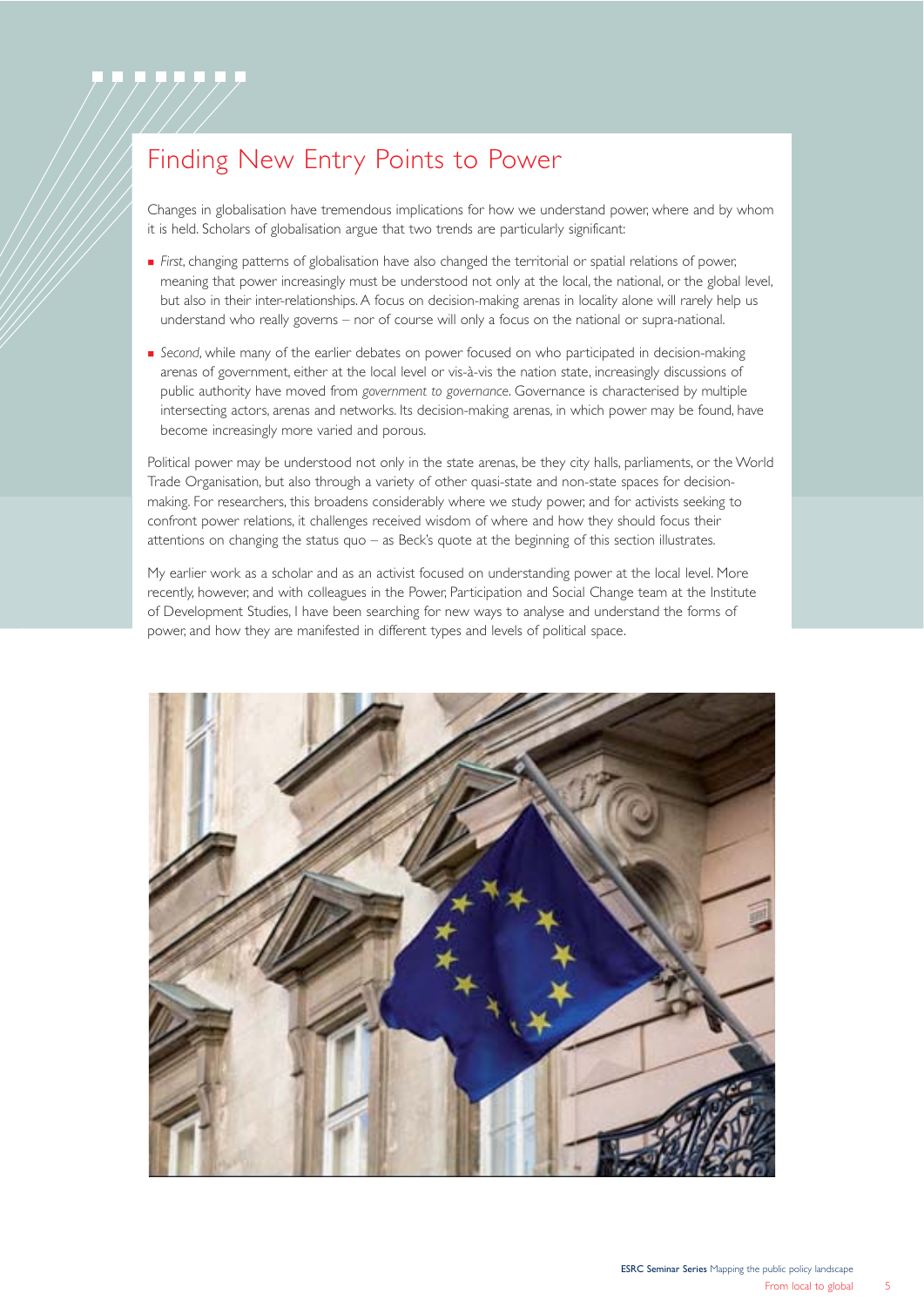Building on my previous work based on the different forms of power (Lukes, 1974), I suggested that they must be understood in relation to how spaces for engagement are created, and the levels of power (from local to global) in which they occur. It was necessary to understand that the spaces, the levels and the forms of power (three separate but inter-related dimensions), had at least three additional components within them too, as the diagram that follows shows.

These dimensions can be visualised as a cube, rather like a Rubik's cube, in which all of the dimensions are joined together. It is important to think about each side of the cube as a dimension or a set of relationships – not as a fixed or static set of categories. In the model, the blocks within the cube can be rotated, any of the blocks or sides may be used as the first point of analysis, but each dimension is linked to the other.

The following diagram is taken from *Making Change Happen: Citizen Engagement and Global Economic Power* (2006) (See: **Further reading**).



#### **Figure 1: The Power Cube**

#### **Forms of Power**

A conventional understanding of power assumes that contests over interests are visibly negotiated in public spaces and addressed equitably. Much of current advocacy and campaigning focuses on these **visible** faces and arenas of power such as polices, legislatures, government agencies, or court systems and emphasises such strategies as lobbying, media, litigation and research and analysis.

But power is not just about 'winning' but also, keeping other issues off the agenda. Moving beyond the uni-dimensional view of power, **hidden power** is exercised when certain actors or issues are explicitly excluded from the political agenda and public decision-making processes. Strategies to overcome these forces include combining community/union organising, leadership development, movement building and participatory research – ways to build the organisational strength, legitimacy and voice of the poor and excluded.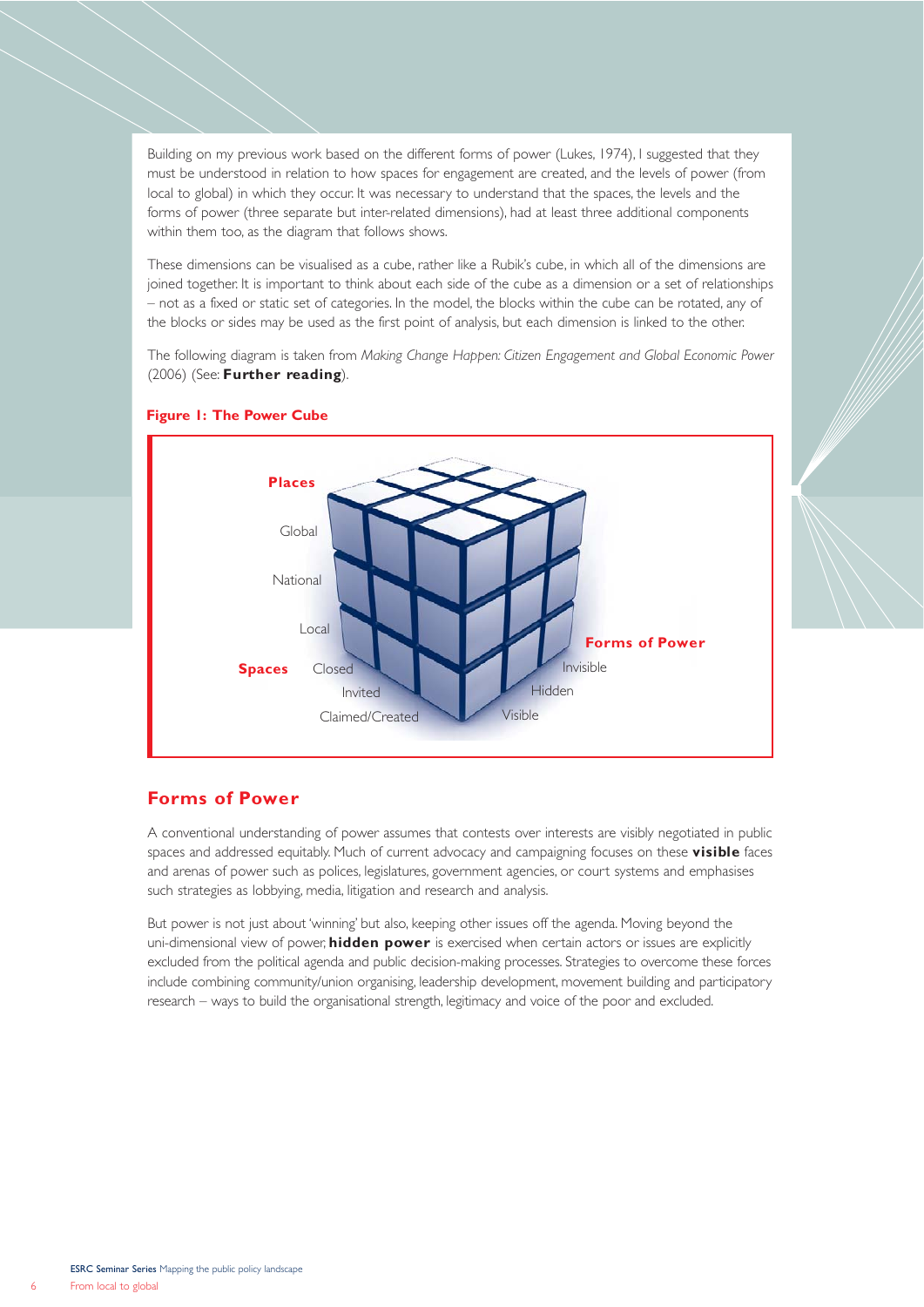**Invisible power** is the internalised sense of powerlessness. It operates through belief systems and ideology. It is the most insidious because it not only works to control the agenda but also shapes people's consciousness and understanding of their roles, needs and ability to act. Strategies that strengthen people's confidence in their experience, sense of rights, solidarity and critical thinking help overcome the mechanisms of invisible power.To be successful in dealing with global economic power over the long-term, strategies focused solely on the visible arenas of decision-making need to be accompanied by strategies that also address hidden and invisible aspects of power.

Recently, a training manual on these forms of power has been published in the UK,'A new weave of people, power and politics:The action guide for advocacy and citizen participation' (2006). (See: **Further reading**).

#### **Spaces**

Power can also be analysed in terms of the different spaces in which decision-making takes place. A **closed space** is one that is controlled by an elite group such as government officials and is not open to public participation. Civil society often works to challenge and open up these kinds of closed spaces to create **claimed spaces**.

Civil society also creates **autonomous spaces** such as the World Social Forum.They provide groups with the chance to develop agendas, knowledge and solidarity without interference or control by corporate or government power-holders.

With growing pressure from civil society over the last few decades, policymakers at many levels have created **invited spaces**. A select few from civil society are 'invited' to participate in a policy process although the agenda and process often remain in the control of the elites.While such spaces offer some possibilities for influence and may allow social justice groups possibilities for organising, it is questionable whether these invited spaces actually create opportunities for any real long-term social change on critical issues.The danger is that they may even serve to legitimise the status quo and actually divert civil society energies from working on more fundamental policy-related problems.

All these spaces are constantly shifting in terms of power and opportunity.Thus, civil society groups need to be strategic about when and how to engage (and disengage) in policy spaces and be realistic about what they can gain or lose from them.

#### **Levels**

All of these different forms of power and spaces of engagement play out across many different **levels**. The power cube looks at global, national and local levels but other levels are also relevant and can be added, depending on the context. For example, a feminist analysis would add household, community and personal levels. Also, even though we may be working at the local level, we still confront elements of the global.Thus, we have to look at all these levels together.

Understanding power this way challenges the false dichotomy between 'evil global power holders' and 'virtuous social movements' – unequal power relations are present in civil society and social movements as well. For example, women's concerns have often been marginalised in popular organisations and social movements. Struggles over resources and leadership between non-governmental organisations and community groups are also common and internal tensions around decision-making and democratic process are present throughout civil society organisations.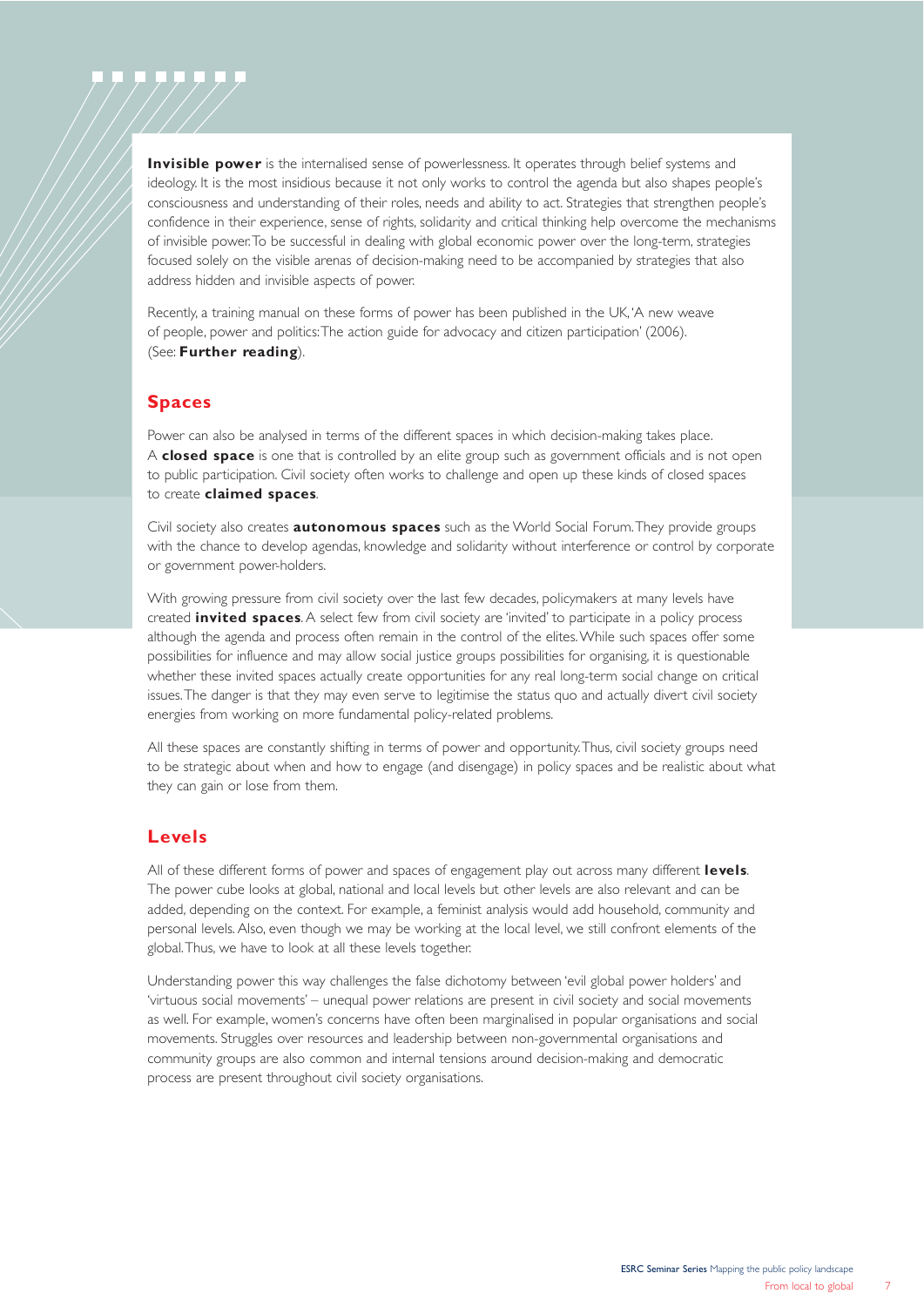While this framework helps analyse different spaces, levels and relations of power, it is not intended to serve as a tool for designing concrete strategies. Instead, it is a valuable way to reflect on how the dynamics of power create different obstacles and entry points and require a comprehensive set of overlapping strategies to be effective. It can serve to help groups assess their actions in relation to the current types of power they are facing and thus help them better choose and combine different strategies in response.

## Effective local, national and global links

As the Jubilee 2000 Coalition so powerfully illustrated in the run-up to the Millennium, trans-national social justice movements, advocacy coalitions and campaigns for development, human rights and the protection of the environment illustrate the potential for the emergence of a global civil society and global social movements.Yet in some quarters, there has been controversy about the extent to which such campaigning at the global level is grounded in the voices of those at the local level. Others argue that in fact the national level has been by-passed, yet the nation state remains a key actor in addressing social justice.

In a current research project I am conducting with Professor Mari Mayo of Goldsmith's College, we are exploring the tensions and possibilities for linking local, national and global advocacy to challenge power relations.This work is part of a larger programme on Citizen Engagement in a Globalising World being conducted by the Development Research Centre on Citizenship, Participation and Accountability. As part of this research, we have most recently been focusing on the Global Campaign for Education (GCE), which, in the drive to achieve the ambitious Millennium Development Goals, illustrates the potential relevance of advocacy and campaigning that links local, national and global levels together.

As a result of the increasing success of the GCE, non-government organisations and trade unions from around the world have gained recognition as legitimate policy actors that have established a space for civil society participation in the development of national action plans.The reasons for this success lay in its roots in civil society organisations – locally and nationally – as well as having the support of international nongovernmental organisations, such as Oxfam and ActionAid.

#### **The Global Campaign for Education**

With its aim of removing the 'scourge of illiteracy and ignorance' for future generations worldwide, the Global Campaign for Education is made up of a coalition of civil society organisations linked to national coalitions of non-government organisations, child rights activists and teachers – including their unions. Education International, UN agencies and most importantly, parents and school children in over 100 countries, support GCE. It mobilises over six million campaigners in more than 120 countries during the 'Global Week of Action' in April of each year. GCE's actions have led to 37 million more children globally attending school over the past five years.

Further details about the Global Campaign for Education are available at:

#### **www.campaignforeducation.org**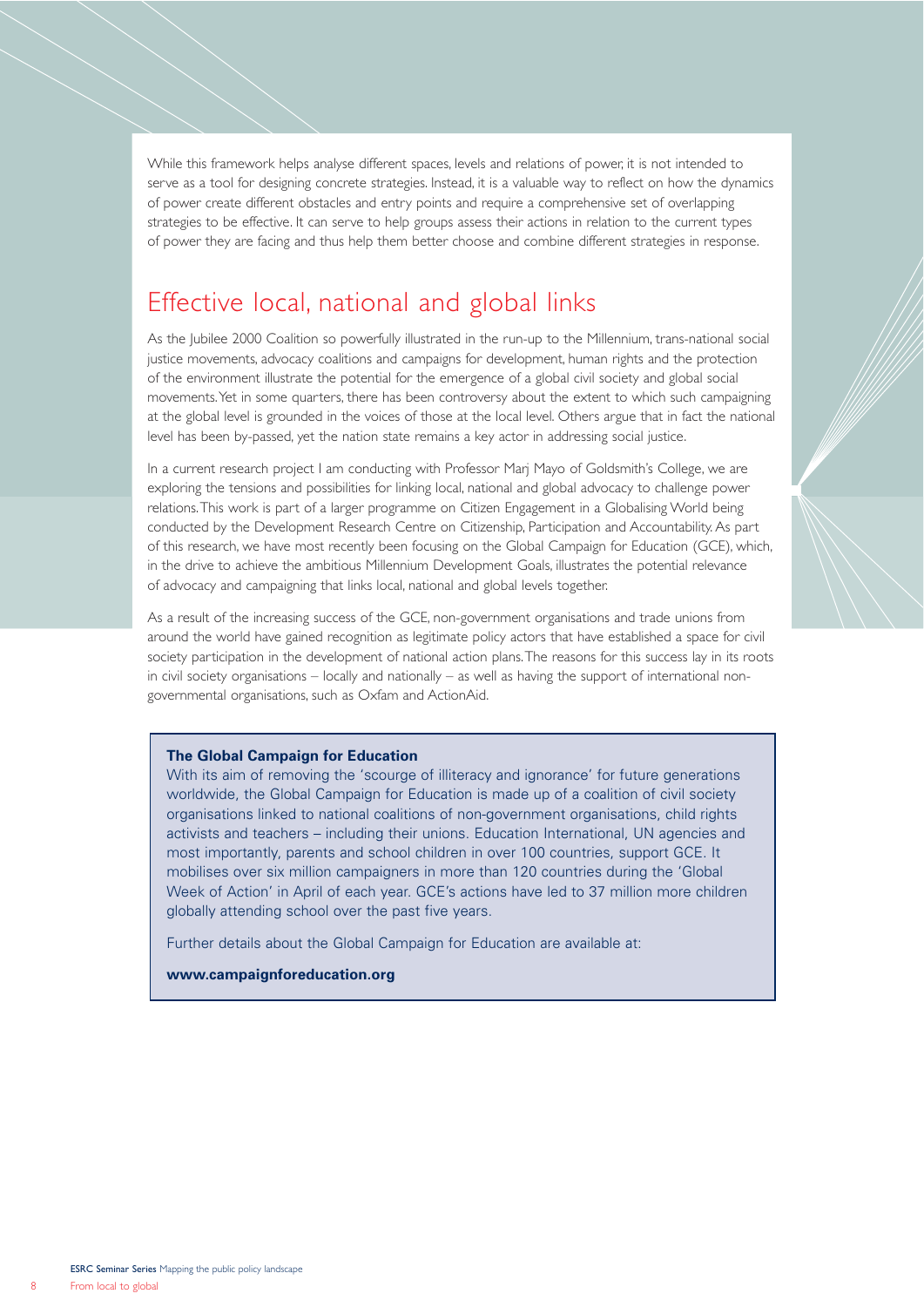# GCE research project in India

*Some 35 million children between the ages of 6 and 14 are out of school in India, almost two thirds of whom are girls.This represents a third of the global total.There are also major problems with the quality of education, such as teacher/pupil ratios of up to 1:94, and two thirds of schools lacking furniture for pupils.*

In order to understand the dynamics of the campaign more closely, we focused on India, and within it, the state of Andhra Pradesh.We conducted interviews with participants of the Global Campaign for Education, including those involved at national, state and local levels. Interviews were also conducted with those involved in advocacy coalitions, (eg international non-governmental organisations and trade unions).

Interviews focused on three related areas:

- 1. How those involved saw the links between citizen advocacy at different levels, (eg local, national, regional and global)
- 2. The types of structures and approaches that enabled citizens' voices to be heard effectively locally and/or globally.Where, at what levels and how citizens exercised their voice effectively
- 3. How engagement in local/global advocacy coalitions impacted upon the participants themselves. How participants viewed themselves as active citizens.

## **Findings**

#### **Links between citizen advocacy at different levels**

Our research suggested that people involved in GCE do see links between advocacy at different levels and that these are potentially mutually reinforcing spheres. In consequence, effective advocacy involves campaigning for resources to achieve the global goal of Education for All; while at the village level, working with children, their parents and teachers to ensure that children do go to school and that schools provide quality education.

#### **Types of structures and approaches enabling citizens' voices to be heard**

There also appeared to be widespread recognition of the potential tensions within local and global coalitions, both North and South.The structures developed by the GCE are specifically designed to address these imbalances as effectively as possible. For example, particular emphasis is placed on ensuring differences are negotiated democratically. In this respect, GCE provides lessons for those concerned with local/global coalitions more widely. Despite evidence documenting the significance of interconnections between citizen advocacy at different levels, local and national levels still emerge as being of central importance. Global advocacy can, and does, support and strengthen active citizenship at the local level; and it certainly does not mean bypassing the need for campaigning at local and, especially, at national levels.

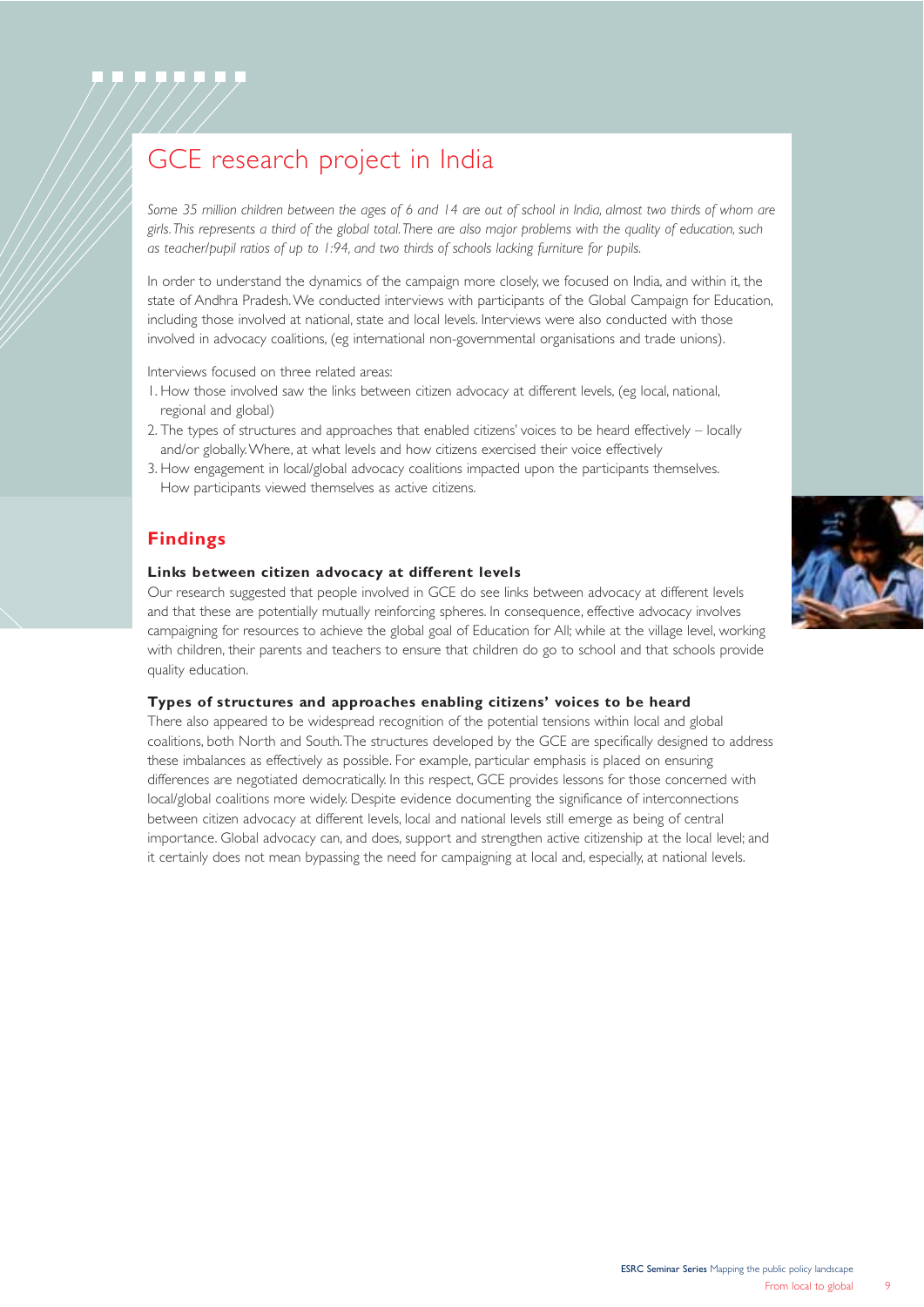#### **Impact of advocacy coalitions on the participants**

While there was limited evidence from the global South, the evidence from the international nongovernment and trade union organisations suggested that involvement in local/global advocacy and campaigning has potentially powerful effects on those concerned.Without suggesting that this indicates the formation of a global justice movement as such, there seemed to be evidence of increasing awareness of international issues – and their interconnections with more local concerns.There is an increasing identification with the ideas of global citizenship, especially among some sections of younger people. Such awareness, and the need for shared understandings and mutual solidarity can be, and, in a number of instances, is being, built on in a number of ways.This too has potential implications for those concerned with building local/global advocacy coalitions and campaigns, especially those concerned with learning for active citizenship.

#### **Raising further questions**

These findings raise further questions about the Millennium Development Goals. If local people are to be empowered to make their voices heard and to realise the goal of Education for All, they need access to education themselves, in other words,'active learning for active citizenship'.While the campaign for Education for All has its own particular features, its implications are also applicable to the achievement of the Millennium Development Goals. From the work of the Commonwealth Education Fund to the work of the Society for Participatory Research in Asia, capacity building programmes have already demonstrated their potential value – both locally and beyond – enabling people to know their rights and with the skills to work together to attain them. In future, Education for All needs to be more broadly defined as,'lifelong learning for global citizenship'.

Further details about the research project are available at: **www.drc-citizenship.org**



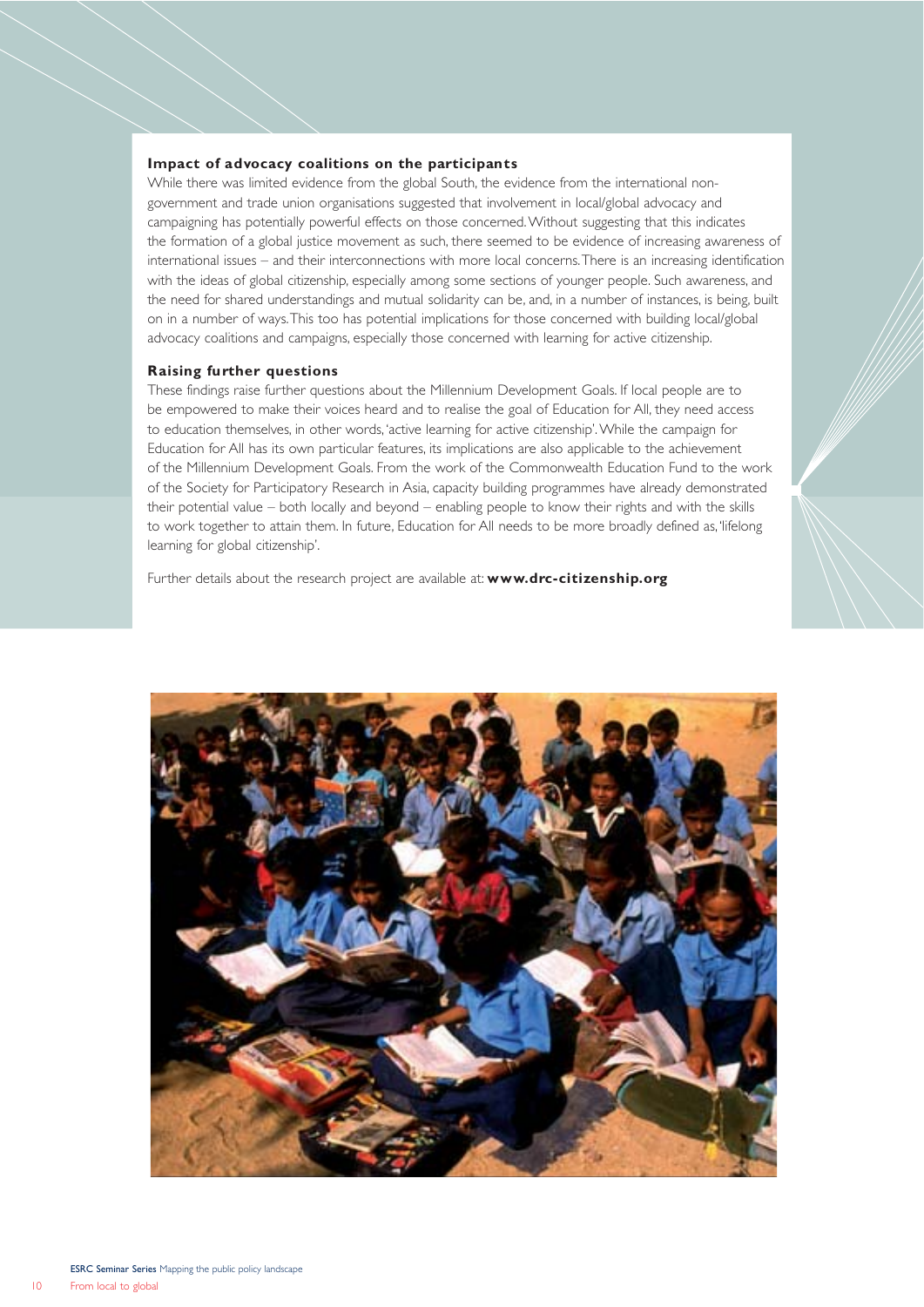## **Lessons for good practice**

In conclusion, I would like to set out five principles that stand out significantly from the work that we have been undertaking, each of which carries specific implications for good and effective practice.

#### **1. Global citizen action implies action at multiple levels, local, national, regional and international, that must be linked through effective vertical alliances**

The most effective and sustainable forms of global citizen action are linked to constituency building and action at local, national and regional levels. It is equally important that such actions be vertically aligned so that each level reinforces the other. Alignment of action at multiple levels, particularly action that is synergistic and mutually reinforcing, does not happen without the creation of 'vertical alliances' that allow the different levels to communicate about – if not coordinate – their work. Building vertical alliances often requires people to learn to work together across boundaries of geography, culture, and power.

Such partnerships require the development of relationships of mutual trust and influence that are usually built through face-to-face encounters – often in informal spaces.

#### **2. Vertical links are strengthened through 'horizontal' networks and partnerships which themselves are strongly linked to local realities**

In developing and promoting horizontal links, rapid communications, especially the Internet, have a valuable role to play in the support of information sharing and coordination of action. However, face-to-face communication is still critical for developing mutual trust, reaching agreement on common principles and for clarifying differences. Community-based, people-to-people exchanges are also important in building global networks. Horizontal exchanges can change the focus of power between Southern and Northern civil society organisations by circumventing the filtering of resources and information that often occurs when networks are coordinated through the North. Direct people-to-people exchanges can also contribute to new forms of South-North interaction based on mutual learning and solidarity.

#### **3. Global citizen action implies, and must embrace, a diversity of approaches and outcomes**

As a principle, there is no single blueprint, no universal pathway, through which global citizen action can occur. At one level, this lesson has to do with choices about strategies and tactics; the goals and strategies that are possible will vary from context to context, based on differences in values, organisational forms and capacities, leadership and political space. A campaign that assumes that 'one size fits all', that one solution is best in all cases, may mean domination by more powerful actors who design the size and shape of the organisation.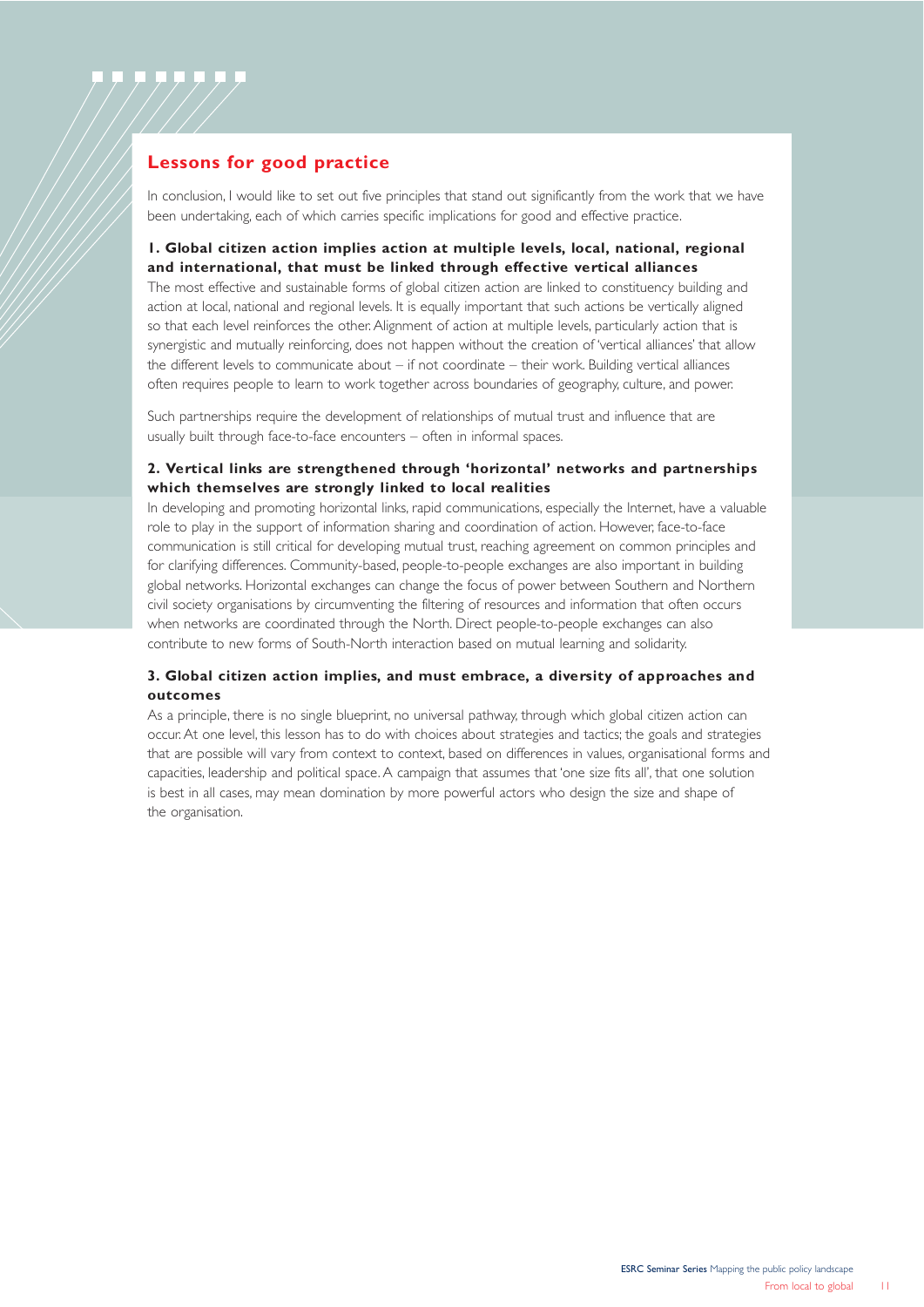## **4. Global citizen action is strengthened by participatory forms of research,**

**increasingly sophisticated policy analysis, and continuous organisational learning** To be credible, effective and accountable, global citizen action must pay attention to its own knowledge and learning strategies. Knowledge strategies can be important tools for linking micro and macro realities, for policy advocacy on complex issues, and for building continuous organisational responsiveness and flexibility.

One of the key issues facing the legitimacy of international non-governmental organisations is that of voice. How do they link their own voices as advocates with the knowledge and voices of local people on whose behalf they sometimes claim to speak? One important strategy that has emerged to answer this question is the use of participatory research methods to ensure a stronger link between the views and realities of local people and those being articulated by global policy actors – non-governmental organisations or international institutions.

#### **5. Global citizen action requires constant attention to internal forms of governance that are participatory, transparent and accountable**

The legitimacy, credibility and effectiveness of global citizen action is affected not so much by the quality of *external* strategies and linkages, as by attention to the ethics and consistency of *internal* behaviours and practices. In an era of globalisation, when messages and symbols are created and transmitted instantaneously, corporations and other global actors have learned that one or two examples of socially irresponsible practice can do enormous damage to their credibility on other issues and in other places. As a result, they are committing greater resources to monitor and improve the quality and ethics of their work.

Civil society actors must be willing to do the same.

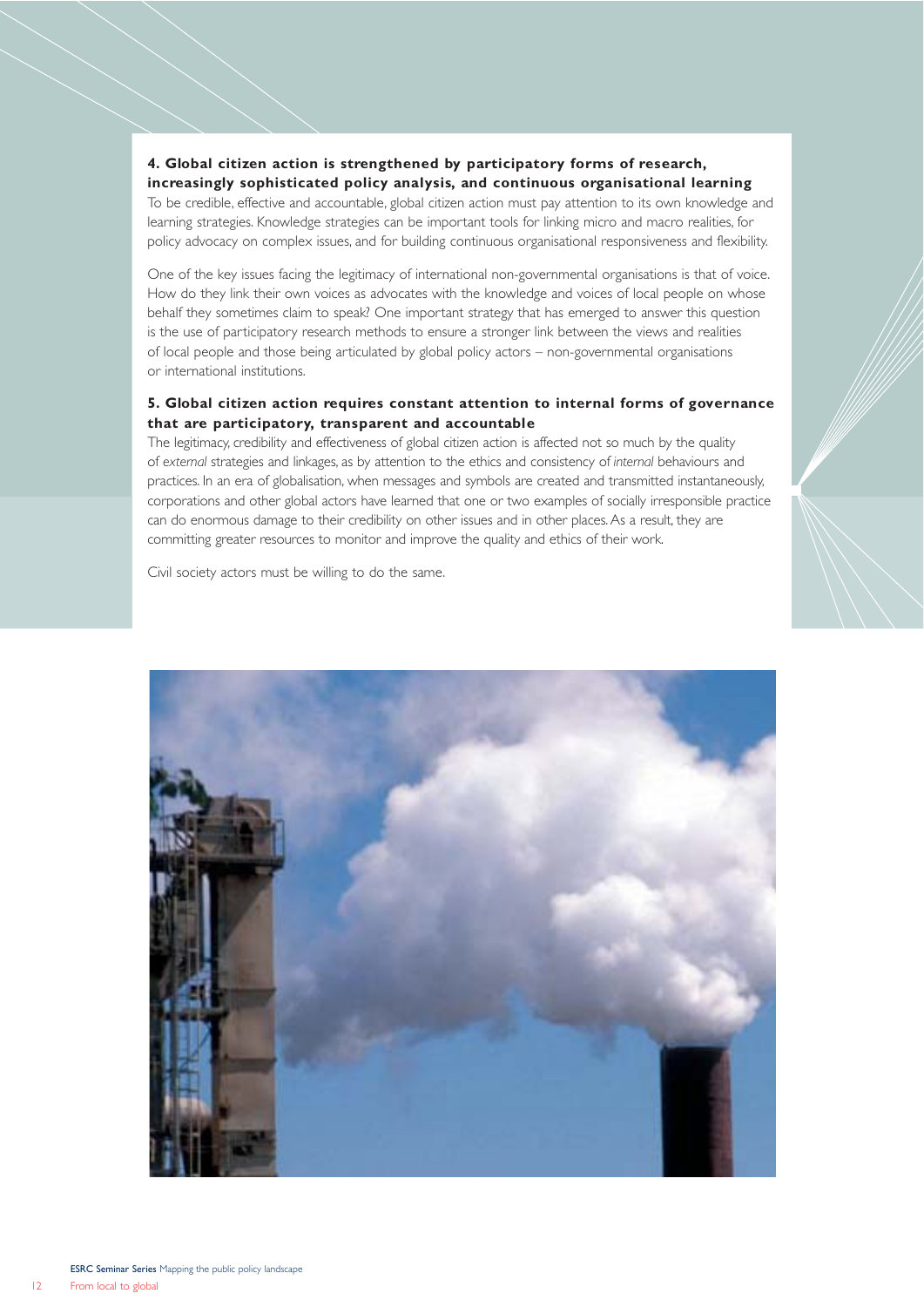

# Further reading

Batliwala, S (2002) 'Grassroots movements as trans-national actors: Implications for global civil society', Voluntas: *International Journal of Voluntary and Non-profit Organisations* 13(4): pp. 393-409.

Batliwala, S and Brown, D (eds.) (2006) *Trans-national Civil Society: An Introduction*, Bloomfield, Connecticut, Kumarian Press.

Gaventa, J (2007) 'Levels, spaces and forms of power: Analysing Opportunities for Change' in Berenskoetter, F and Williams, M.J, *Power in World Politics*, London: Routledge.

Gaventa, J (2006) 'Finding the Spaces for Change: A Power Analysis' in *Power, Exploring Power for Change*, IDS Bulletin, 37.6.

Gaventa, J and Edwards, M (eds.) (2001) *Global Citizen Action*, Boulder, Colorado: Lynne Rienner and London: Earthscan.

Institute of Development Studies, Just Associates, Knowledge Initiatives ActionAid International (eds.) (2006) *Making Change Happen: Citizen Engagement and Global Economic Power*,Washington: Just Associates. (www.ids.ac.uk/ids/Part/docs/MCH2.pdf)

Mayo, M (2005) *Global Citizens: Social Movements and the Challenge of Globalisation*, Zed Books.

Newell, P and Tussie, D *Civil Society Participation in Trade Policy Making, Lessons and Reflections from Latin America*, IDS Working Paper 267. (www.ntd.co.uk/idsbookshop/details.asp?id=925)

Scholte, J (July-September 2002) pp. 281-304: reprinted in Wilkinson, R (ed.) (2005), *The Global Governance Reader*, Abingdon: Routledge, pp. 322-40.

VeneKlasen, L and Miller,V (2006) *A new weave of people, power and politics: the action guide for advocacy and citizen participation*, Bourton-on-Dunsmore: ITDG Publishing.

#### **Further reading (citied in text):**

Beck, U (2005) *Power in a Global Age: A new global political economy*, Cambridge: Polity Press.

Gaventa, J. (1980) *Power and Powerlessness: Quiescence and Rebellion in an Appalachian Valley*, Oxford: Clarendon Press.

Lukes, S (1974) *Power: A Radical View*, London: Macmillan (reprinted 2004 Basingstoke: Palgrave Macmillan).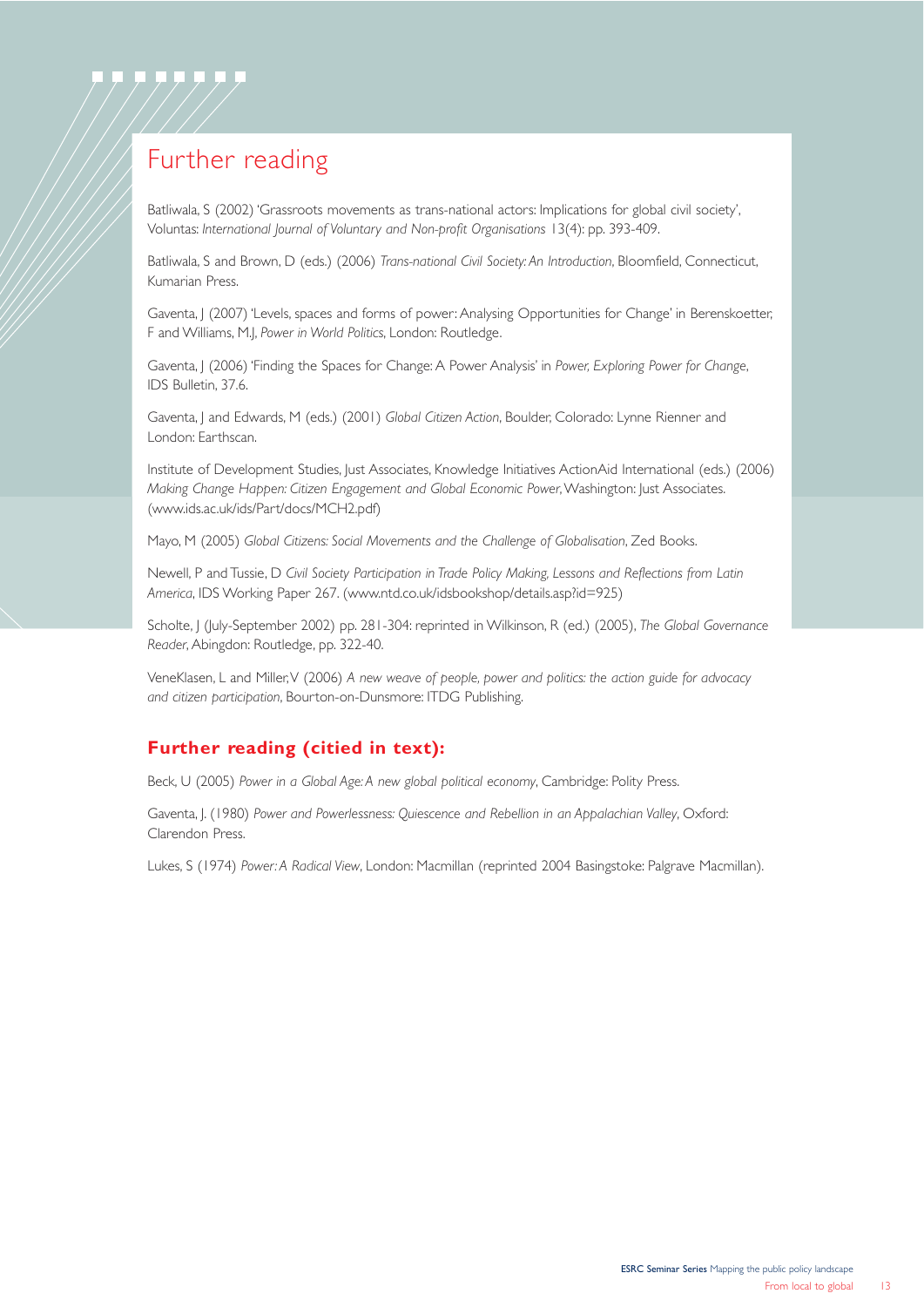## Global civil society: Just a noble aspiration, or an emergent reality?

Despite the strength of international responses to humanitarian and environmental issues, Christopher Rootes has reservations about the development of 'global citizenship'. His reservation is based on his research that includes a study of the incidence and forms of environmental activism in Europe, and his current work on the movement for global justice.

*The path to global citizenship is littered with contradictory tendencies in both public attitudes and political responses – and these are not simply linked to different actors and/or constituencies.*

Communications through the use of new media has made the world a 'smaller place' and brought remote events closer to home. A personal experience illustrates this. At the time of the Asian tsunami in December 2005, I was in Cuba.Watching TV in my hotel room I was impressed by the similarities of the news coverage given to the event by US, French and German TV networks. Equally impressive was the immediacy and scale of the worldwide public response to the outcome of this devastating natural disaster.

#### **Historical perspective**

International public response to appeals for help is not, however, just a recent phenomenon.The Red Cross, inspired by Swiss dismay at the suffering of sick and wounded soldiers abandoned after the Battle of Solferino in 1859, was founded in 1863. In the UK, Oxfam's origins were in response to the famine in Greece following its occupation by the Germans in 1941.The Freedom from Hunger Campaign in 1964 sought to alleviate Third World suffering. Its most active members were Christian Aid, Oxfam, Save the Children,War on Want, the Friends Service Council, the UK Committee for UNICEF and the UN.

Over the last twenty-five years, the outcome of Live Aid and Live 8, or the response to the Ethiopian famine of 1985 following Michael Buerk's moving report for the BBC, are indications of public engagement with the plight of others in the world. Since then, public response to events has become increasingly more organised and has grown in scale. Jubilee 2000 and Make Poverty History have shown how the strong presence of neighbourhood groups, both faith-based and secular, can bring the local and global together.

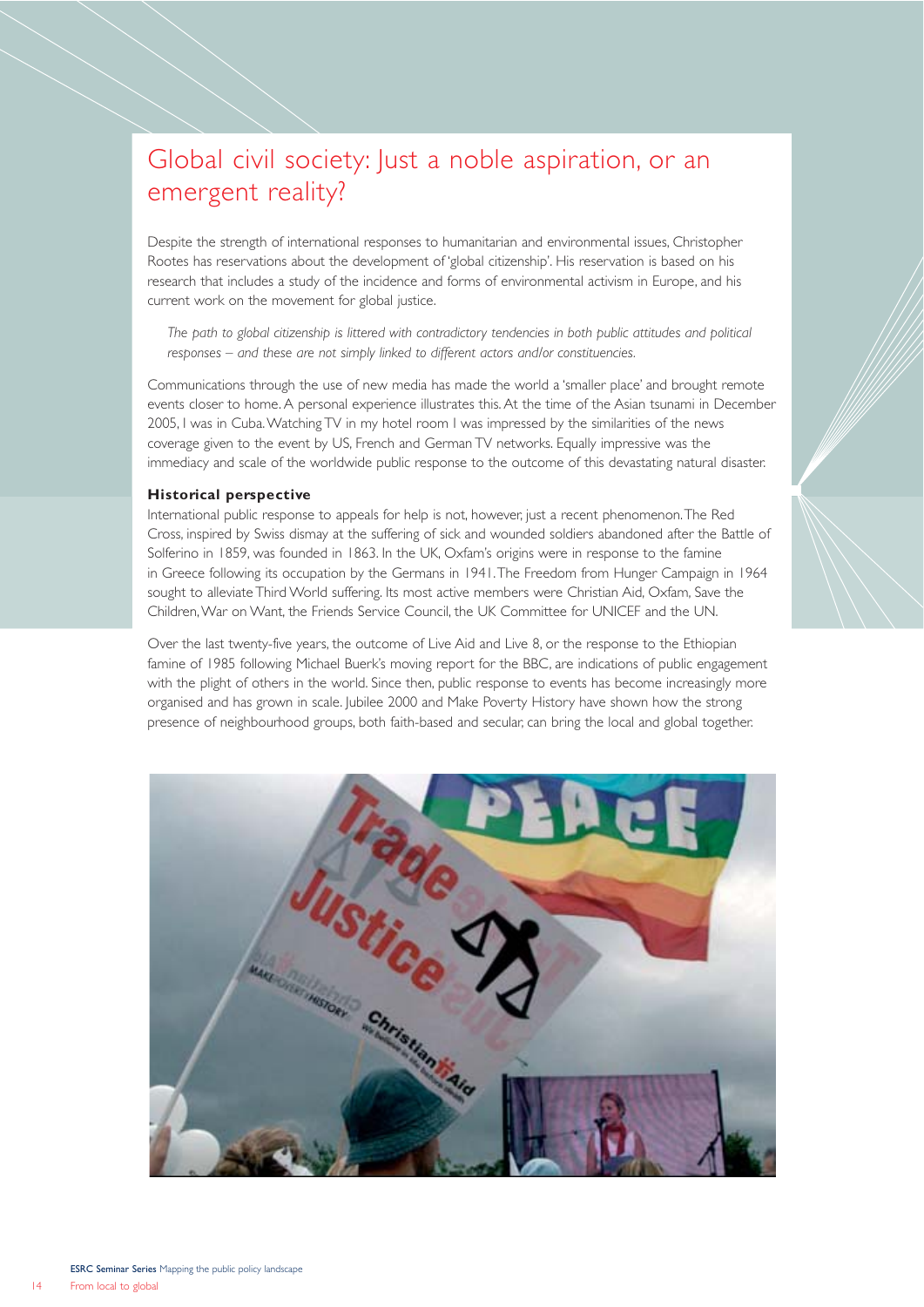#### **Social movements**

Many of these organisations cooperate collectively with others nationally, or with others elsewhere in the world.Through their activities and those of individuals, they may contribute to a more encompassing social movement, with aims such as the elimination of social injustice or action on climate change. Social movements are relatively un-institutionalised, informal networks of actors that include individual actors and organisations of varying degrees of formality. Despite this looseness, social movements are distinguished by engagement in collective action that is based on a shared identity or concern.

Social movements always consist of more than a single organisation and are more extensive, and less clearly defined, than campaign coalitions, such as Make Poverty History or Stop Climate Chaos.They usually network collective action across geographical space and, in that sense, transcend the merely local. However, just as 'all politics is local', similarly, all social movements are local too; at least in the sense that all activity is geographically located.

Apart from a clutch of national organisations which serve as rallying points for the environmental movement even in quiet times, the mainstay of environmental activism is the plethora of local campaigns, variously networked and unreliably reported, that are waged, year in, year out, in villages, towns and cities across the industrialised world and beyond. Sometimes stigmatised as NIMBY (not-in-my-back-yard) protests, many of these local struggles to preserve human and/or non-human habitat, mobilise around issues of much wider significance – and some of them develop to articulate local concerns as universal issues.

However, local campaigners are scarcely to be blamed if, faced with issues of great scientific complexity, and hampered by limited resources, they concentrate their efforts on the backyard, which is at least familiar territory. In the global South, lack of resources and limited access to scientific knowledge are often compounded by inhospitable political conditions, with the result that episodic protests often fail to cohere into trans-formative social movements.

Aspirations to global social movements are increasingly common, especially among activist elites, but in reality, both at national and local levels, social movements are riven by particularisms – divided by the peculiarities of individual and collective statuses, conditions and circumstances.The challenge is to overcome these particularisms in order to forge global consciousness and action, to build solidarity between the relatively fortunate inhabitants of the global North and the less fortunate, and often increasingly desperate, inhabitants of the global South.

#### **Considerable obstacles**

The obstacles to global consciousness and action are considerable. Social movements have developed in relation to political systems, and the development of civil society has been dependent upon the development of the state. But there is no *global* state.

Even in the best-developed trans-national polity (system of government), the European Union, social movements mobilised around universal themes have developed along nationally idiosyncratic lines. In consequence, as our research on environmental movements has shown, these reflect the specificities of national cultures, national political systems, national political cultures and national political timetables. Even with respect to matters as clearly trans-national as environmental issues, there is no European, let alone global, social movement.The persistence of linguistic, cultural and political differences presents challenges to be overcome.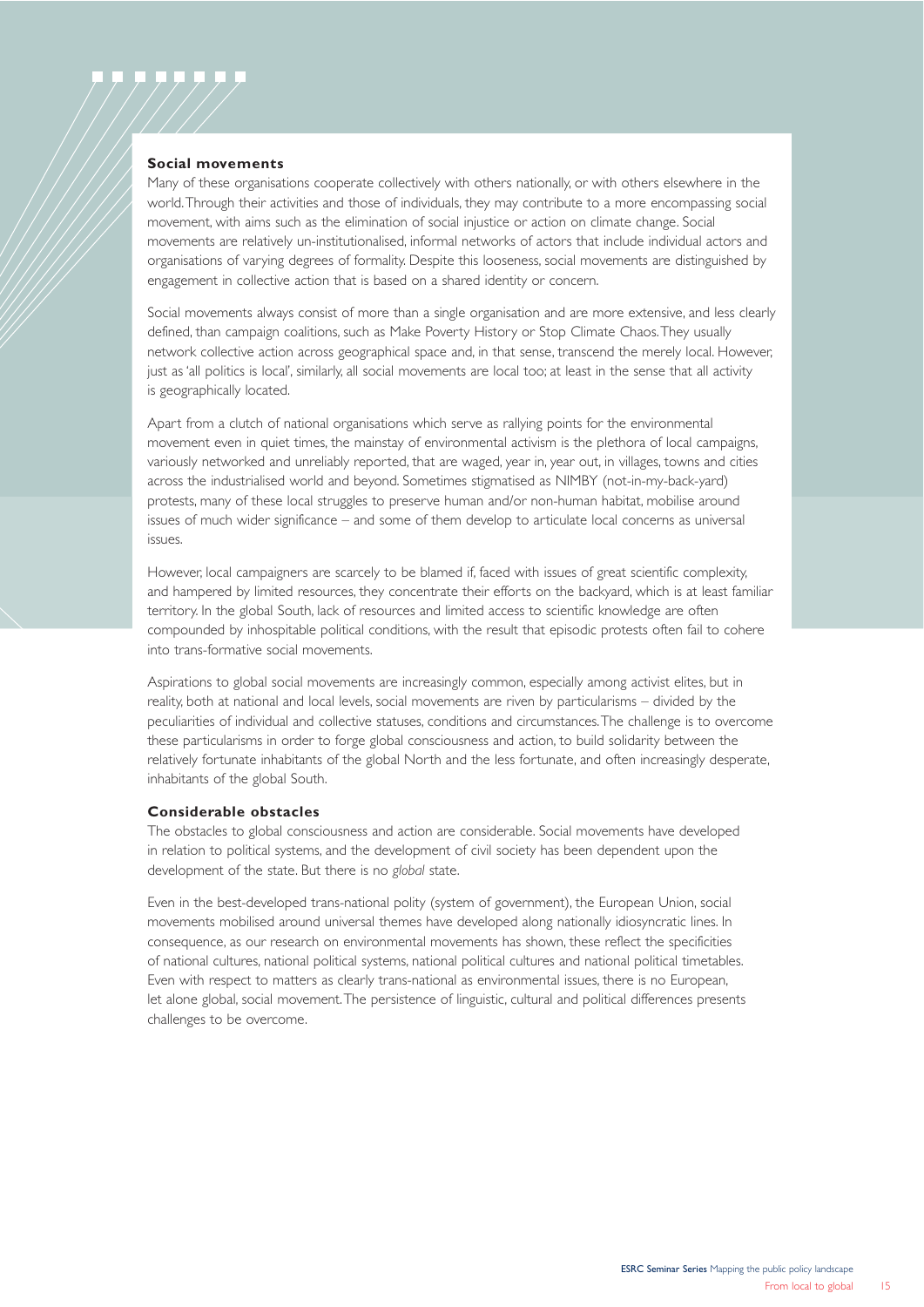We generally look upon non-governmental organisations as strategic actors, seeking opportunities effectively to advance their claims in the most appropriate arenas and by the most efficient means. Our research on environmental non-governmental organisations suggests, however, that they are less systematically strategic actors than we commonly imagine them to be.

For some, usually smaller organisations and groups, their choice of strategy is constrained or dictated by their conception of their identity; for groups for whom participatory democracy is a fundamental principle, opportunities to make gains by negotiating with oligarchic or representative actors or institutions are unlikely to be seized. Identity and ideology constrains the choice of strategy and tactics.

Larger, more formally organised non-governmental organisations may be more pragmatic, but they too are constrained by considerations of identity. More generally, as actors in broadly political processes, they are *embedded* actors, embedded, that is, in national and local contexts that shape their perspectives, their preferences and their prejudices. For instrumental reasons, such organisations cannot afford to ignore – and, even more generally, they *believe* they cannot afford to ignore – the contexts within which they are embedded, for it is from them that non-governmental organisations derive their resources, and it is there that the possibilities of influencing policy and practice are most immediate and transparent. Even at a time when the great bulk of national environmental policy is formed in, or imported from, the EU, in Britain and Germany alike, national environmental non-governmental organisations tend to follow their habit rather than their advantage by cultivating contacts and concentrating their activities at the national rather than the trans-national level.

#### **There is hope**

Nevertheless, positive and encouraging examples of trans-national action proliferate. Environmental organisations, such as aid, trade and development non-governmental organisations, are increasingly and effectively aware of the risks of ethnocentrism and cultural imperialism. Organisations such as Earth Action and Friends of the Earth International try with some success to build bridges between North and South without simply privileging the perspectives and interests of the North.

Friends of the Earth in England,Wales and Northern Ireland (FoE), provides an especially interesting example of the linkage between the local and the trans-national. A relatively decentralised national environmental organisation, FoE is a member of a trans-national federation of autonomous organisations – Friends of the Earth International. At local, national and international levels, FoE has increasingly adopted a social justice agenda. At local level, this has sometimes been controversial among members who believe environmental organisations should maintain their focus upon strictly environmental issues. More generally, however, when organisations such as FoE and WWF (formerly the World Wildlife Fund) have polled their members, they have found them to be more willing to embrace a global justice agenda than the organisations' leaders supposed.

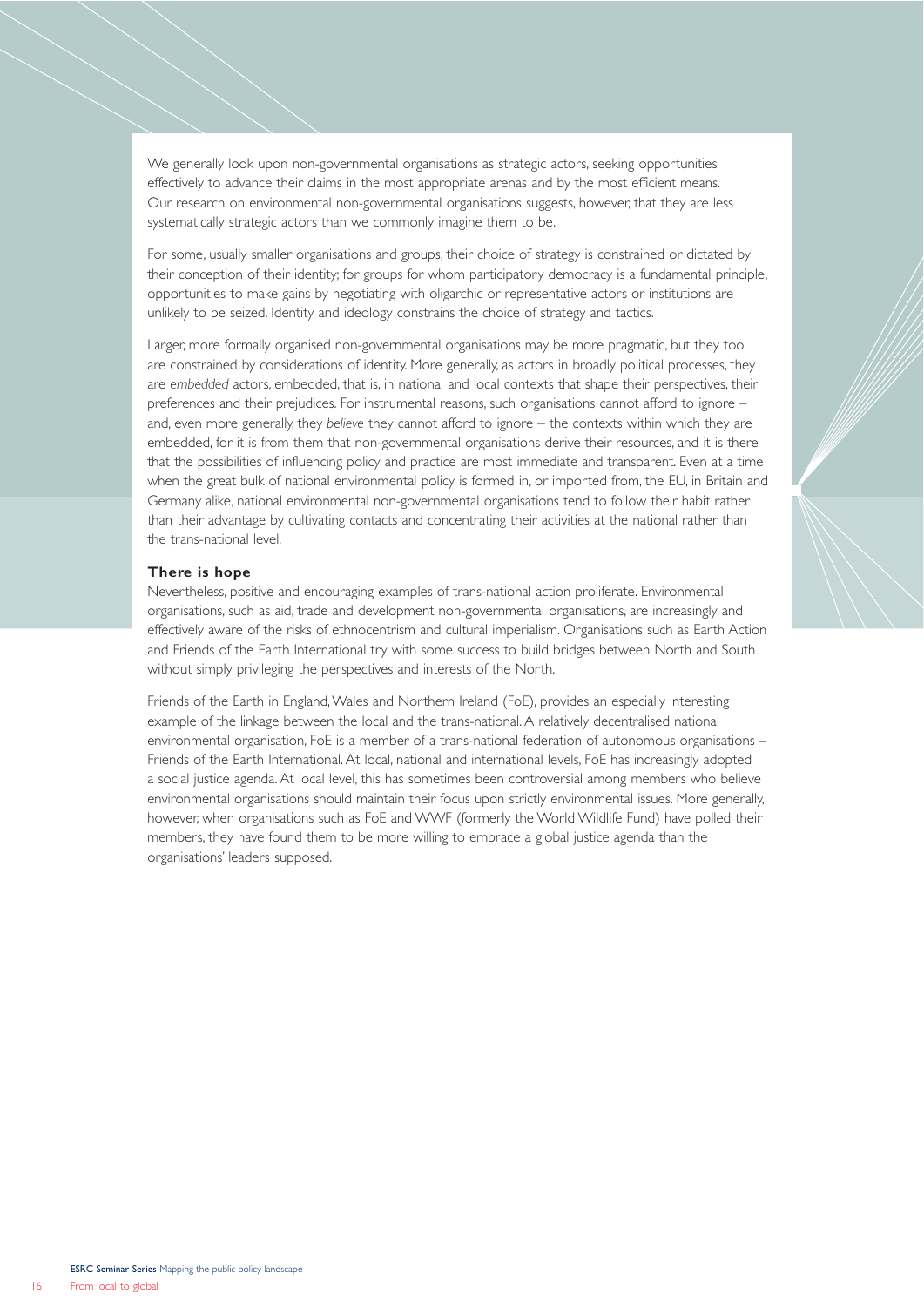#### **The global justice movement**

The term 'global justice movement' is used to identify the loose network of organisations and other actors that are, on the basis of shared concerns, engaged in collective action designed to promote social, economic, political and environmental justice among and between peoples across the globe. The actors involved vary considerably in the degree of formality of their organisation, ranging from political parties and campaign coalitions orchestrated by long-established non-governmental organisations, to self-consciously 'disorganised' anarchists and unaffiliated individuals.

The forms of their action range from:

- **E** Lobbying of governments
- **E** Highly organised public campaigns
- **Instances of direct action designed to disrupt the activities of the powerful.**

By no means all the activists that my fellow researchers and I have identified as part of the global justice movement would so identify themselves. Indeed, there is still some reticence among activists to acknowledge the term, and some radical activists are disparaging of tactically moderate 'reformist' coalitions such as Make Poverty History. Nevertheless, there is sufficient evidence of networking, shared concern and collective action oriented toward a common purpose, to make it meaningful to speak of the existence of a global justice movement in Britain.



The various manifestations of the global justice movement also encourage a broadening of perspectives by sharing information and examples of alternative democratic practices for 'a new world order'. Examples include: the World Social Forum and its regional offspring such as the European Social Forum and the various local social forums that are more common in southern Europe than in the UK.

The social forums have not, of course, fully realised their proclaimed aspirations to greater democracy. As our research on the global justice movement has found, the internal practices of the organisations concerned and the organisation of the social forums themselves are rarely fully democratic or transparent. The acrimonious conflict surrounding the organisation of the European Social Forum in London in 2004 is a case in point. Nevertheless, the movement has shown a well-developed capacity for self-criticism and for learning from experience, with the result that past errors are not simply repeated.

In addition, there are processes that encourage hope. Increased ease of communication, the impact of television and the expansion of higher education make global solidarity easier to realise in practice. Jubilee 2000 and Make Poverty History have deeper roots, but their popular success was made possible by such processes.

Appeals to compassion, common humanity and morality are bolstered by considerations of self-interest. It is recognised that social deprivation on a global scale is actually, and potentially, a driver of massive migration – especially as climate change accelerates desertification in Africa and Asia – and it may be easier to mobilise to address the causes of such problems abroad than to cope with their consequences at home.

#### **Still a long way to go**

We have a heightened sense of our common humanity but, as yet, no developed sense of global citizenship. On the contrary, in the UK and elsewhere in Europe we cling to ideas of national citizenship even as we lose, or pool, national sovereignty in the European Union. Even within the European Union we reluctantly, if at all, extend the benefits of citizenship to our fellow Europeans, although they can in most cases now vote in European Parliament elections, and in some states in local elections too. But citizens of other European Union states (Irish and Commonwealth citizens aside), even when resident, cannot vote in UK national elections.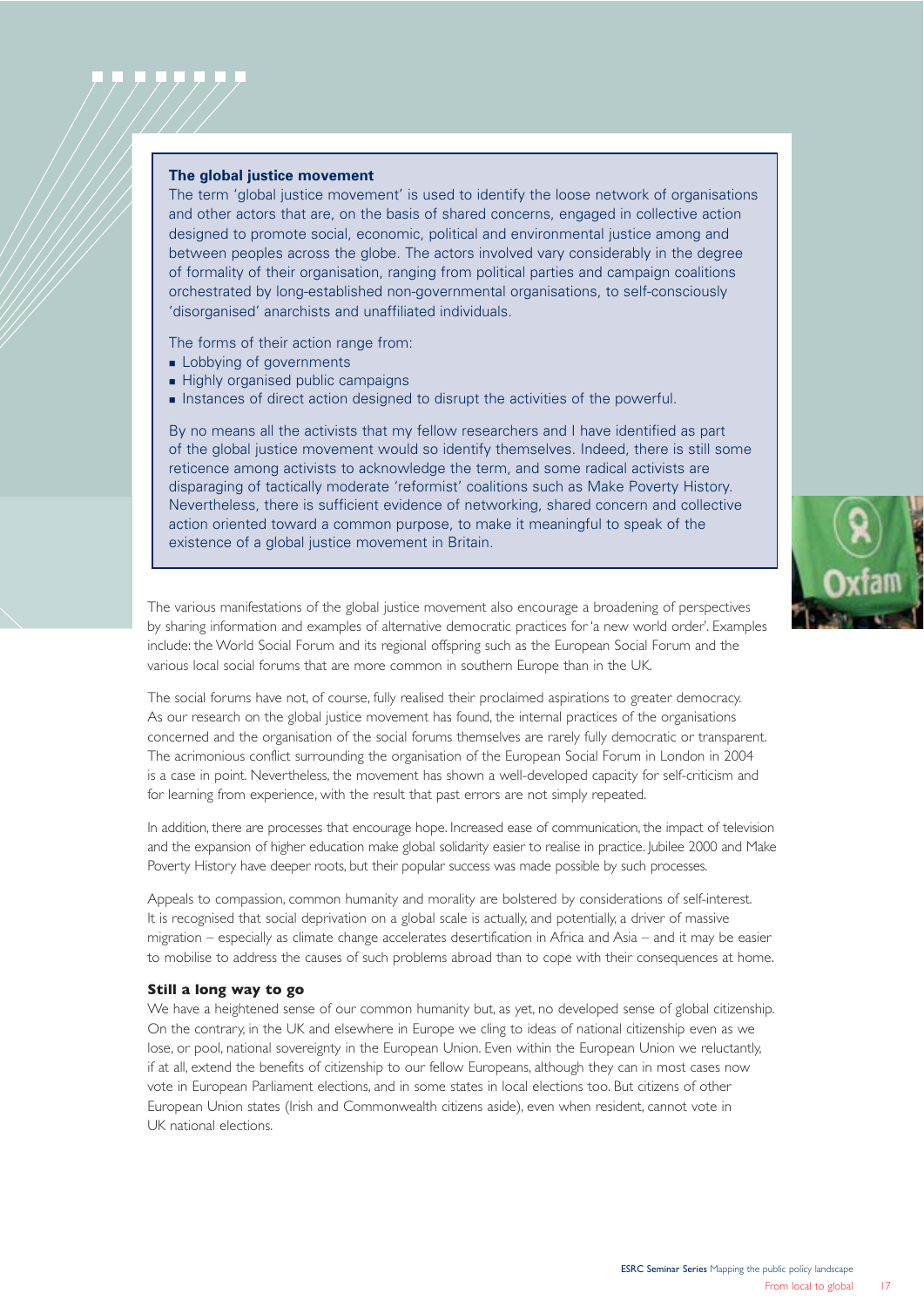We have long subscribed to the United Nations Charter of Human Rights, but we do not imagine that it extends to global citizenship. It is simply muddled thinking to talk about global citizenship in the absence of a global polity, and the United Nations system is not that, however often it may be said to prefigure it. Even the European Union, which *is* a successful trans-national polity, has not resolved the citizenship issue; indeed, it wisely sidesteps it.

Trans-national activism and trans-national solidarity movements do indeed contribute to broadening and deepening the links that lay the foundations for global citizenship – but they *do not*, and *cannot*, constitute it.

#### **Global citizenship and climate change**

Recent talk about 'environmental citizenship' has focused upon the responsibilities of individuals to act in ways that respect and protect the environment. Much discussion of climate change, however, joins assertions about the responsibilities of the rich North with considerations of the rights of people in the poorer South. But we have to ask ourselves:

- **.** Do we need 'global citizenship' to address climate change?
- ! Alternatively, would a mere sense of our interdependent fates suffice and a recognition that any climatic default anywhere will impact upon all of us?
- ! Would a simple awareness that climate catastrophe in Africa and/or Asia will impact upon us as a result of increased pressure for migration and greater political instability, appeal sufficiently to our self-interest?

Even if we take the moral high ground, out of compassion for the suffering of fellow humans, and act to mitigate the effects of climate change upon them (whether or not we are likely to experience directly such adverse impacts ourselves), we would not need to extend 'citizenship' to them.

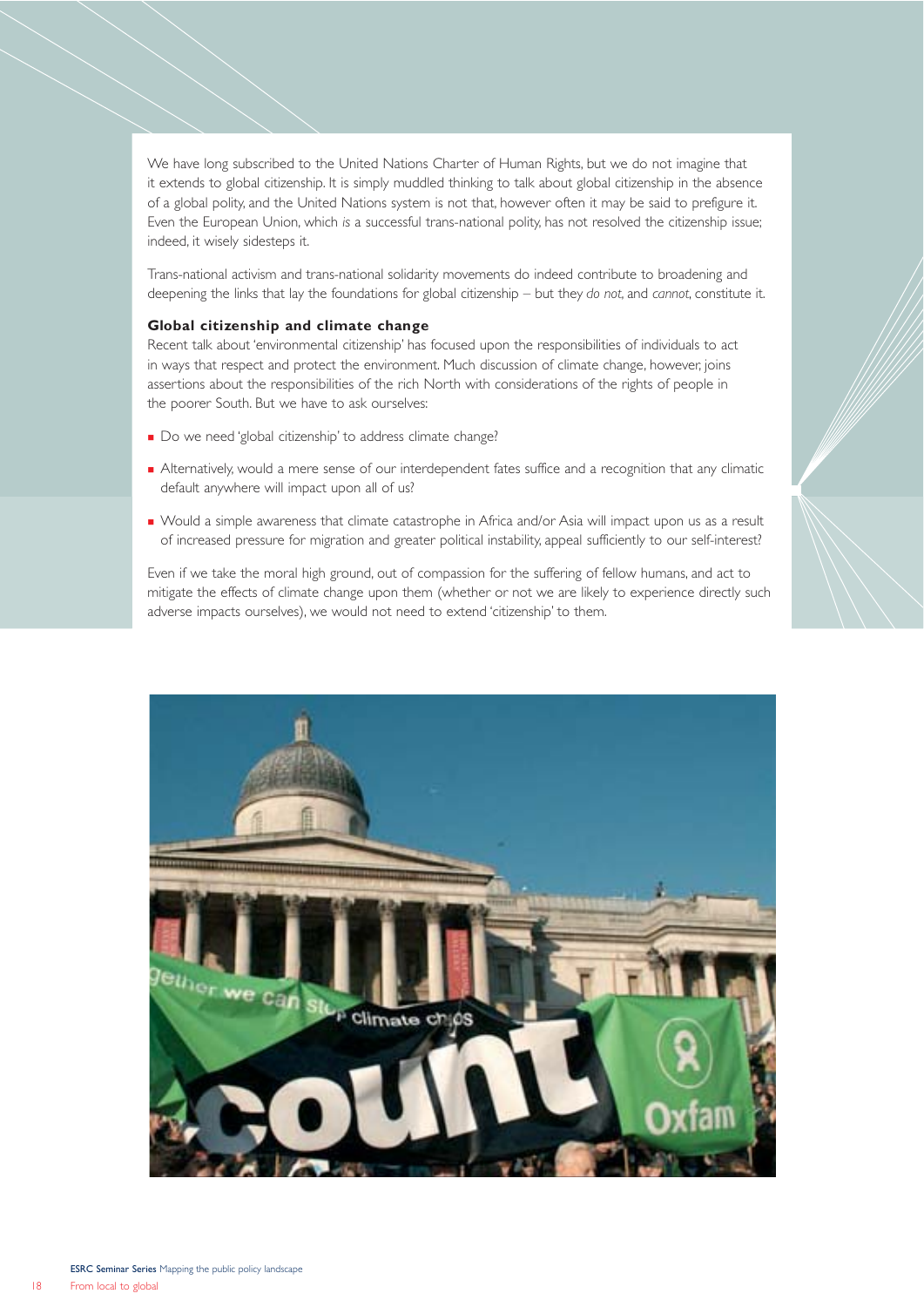#### **Activism and collaboration: TEA project**

The Transformation of Environmental Activism (TEA) project, coordinated by Christopher Rootes and funded by the European Commission Directorate General for Research, was undertaken between 1998 and 2001. The project studied the incidence and forms of environmental activism and its relationship with environmental movement organisations in Germany, Great Britain, Italy, France, Spain, Greece, and Sweden, and at the level of the EU itself.

The project's aim was to:

- **Examine the various forms of environmental activism**
- ! Map changes in relative incidence of environmental activism over time and from one EU member state to another
- ! Examine changes in environmental organisations and their relationships with other actors within and outside the wider environmental movement
- ! Advance explanations for the patterns of variation that were found.

Of the environmental protests reported in the decade 1988-1997 in the six European countries other than the UK, the great majority were local, regional or national in the scope of the issues and the targets they addressed. European and international issues and targets accounted for only a small minority, and there was no trend toward the 'Europeanisation' of protest.

If environmental protest has remained a prisoner of local and national circumstances, the same is true of national environmental movement organisations. Of 86 British environmental groups surveyed in 1999, only 22 even so much as claimed to have exchanged information with the European Environmental Bureau (EEB), and only seven claimed ever to have collaborated in a campaign with the EEB. Figures for the Climate Action Network were broadly similar. The results of parallel surveys in the six other countries did not suggest that environmental organisations elsewhere in the EU were any more likely to be actively involved in EU-level networks than were their British counterparts. When it comes to finding partners and allies, environmental organisations in these European countries are much more likely to choose among those in their own countries than to look across borders.

Further details about the research are available at:

**www.kent.ac.uk/sspssr/tea/**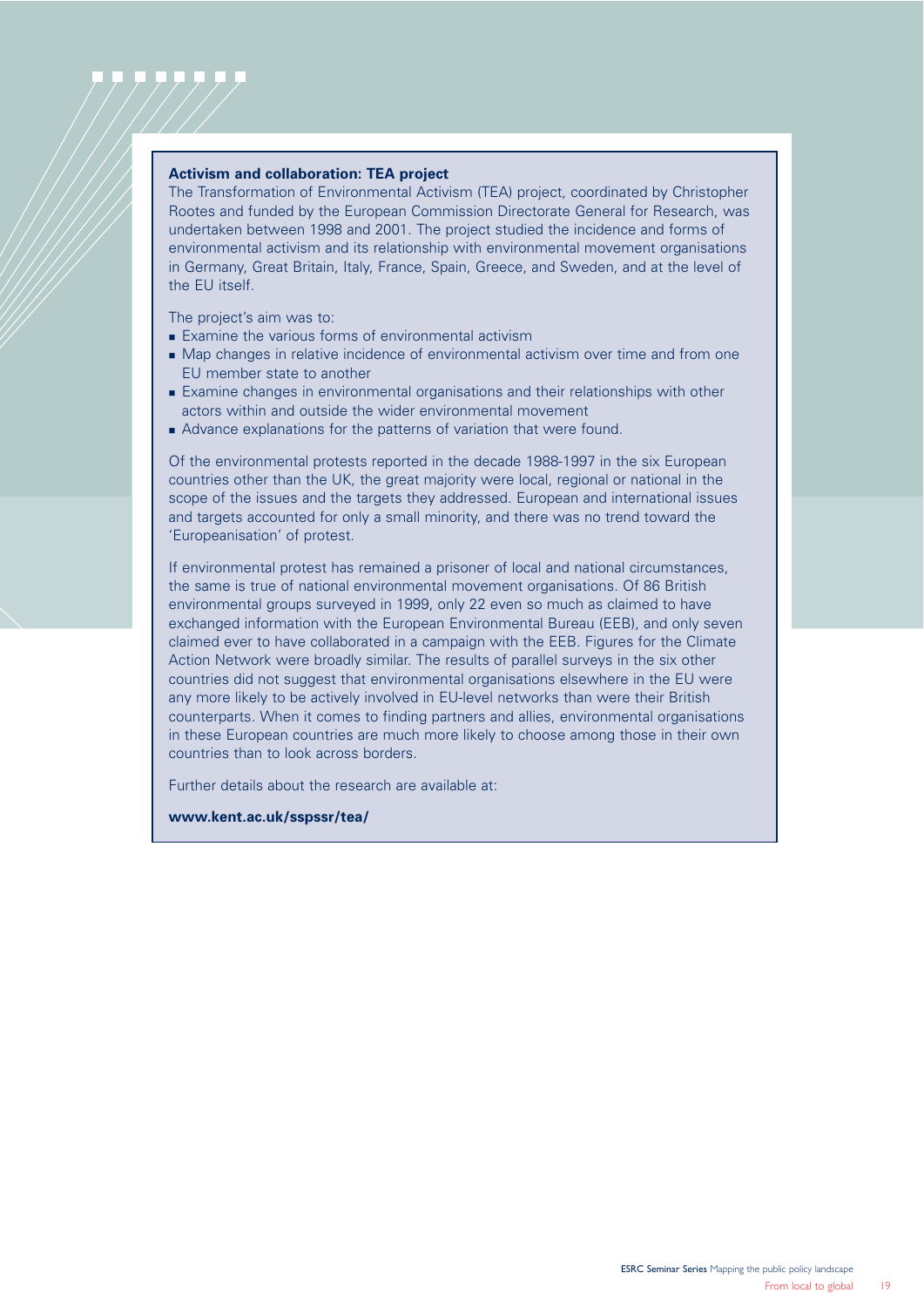#### **Obscuring or enlightening?**

In his seminal essay on citizenship and social class in post-war Britain,T. H. Marshall famously extended the concept of citizenship beyond formal political rights to include *social* rights. He observed that extreme social inequalities undermined the substance and meaning of formal political citizenship for the poorest. But he was arguing for an expanded concept of citizenship *within* the nation state. It is a much greater and more problematic leap to extend the concept of citizenship to embrace people who are not even formal citizens of the nation state.

Citizenship is not merely a matter of rights, but a combination of rights *and* responsibilities. Even if we were to extend rights to non-nationals, how could we conceive of, let alone compel their performance of, the corresponding responsibilities?

'Global citizenship' is a rhetorical flourish that, like many a rhetorical flourish, serves both to enlighten and to obscure.

Using the language of 'citizenship' may actually undermine progress toward recognition of our common humanity. If citizens of Northern states fear that they will be swamped and that their rights will be compromised by the extension of citizenship rights to vast numbers of potential immigrants from the global South, there is the risk that increased (economic, military, energy and environmental) insecurities in the global North might lead to a fortress mentality that would undermine the bridges now being built between North and South.

#### **Environmental Protest in Western Europe**

'Environmental Protest in Western Europe', edited by Christopher Rotes, poses a number of questions, such as:

- **.** Has the institutionalisation of established environmental organisations demobilised their supporters and reduced them to a passive, credit card waving 'conscience' constituency?
- **EXTERN** Has direct participation in environmental protest become the specialised activity of smaller numbers of people?
- **.** Has there been a decline in the total volume of environmental protest, or is it merely that the forms of protest have changed?
- **.** Have the protest repertoires of established groups moderated over time, or have they been stimulated by the emergence of more radical groups to adopt more challenging tactics?
- ! Has environmental protest become more confrontational?
- ! Do protests employ different repertoires of action according to the issues at stake?
- ! How does the incidence of protest vary over time and from one country to another?
- **.** Is there evidence of Europeanisation of either the issues or the forms of environmental protest?

The book is based on an analysis of the protest events reported in one quality newspaper in each of eight EU countries during a ten-year period.

Oxford University Press Paperback: 9780199218509 Hardback: 9780199252060 Publication date: 26/4/07 Publication Date: 11/12/03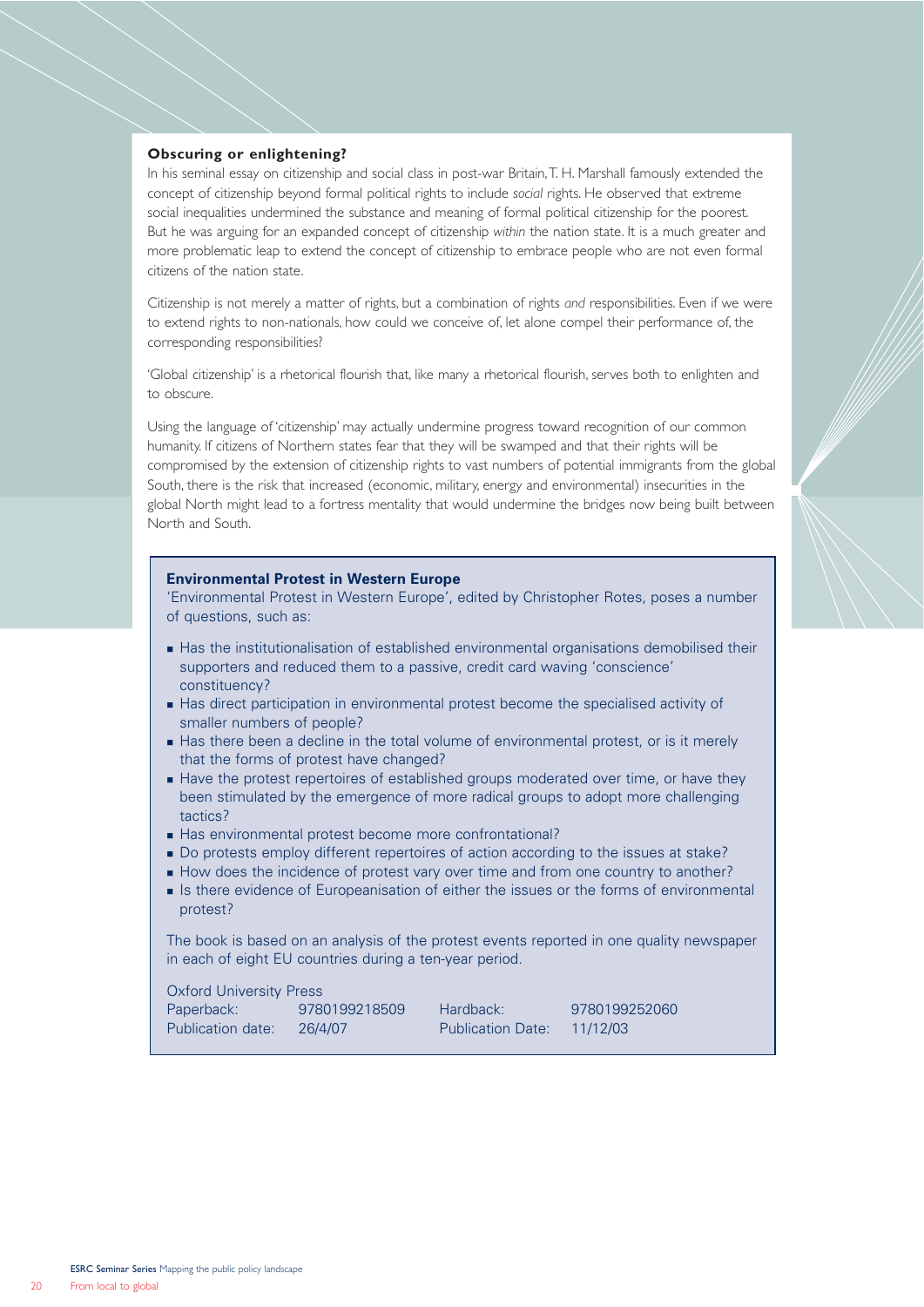# Further reading

Doherty, B and Doyle,T (eds.) (2007) *Beyond Borders: Environmental Movements and Transnational Politics*, London & New York: Routledge; first published in 2006 as a special issue of Environmental Politics, Vol. 15, No. 5.

della Porta, D (ed.) (2007) *The Global Justice Movement: Cross-national and transnational perspectives*, Boulder, Colorado: Paradigm Press.

della Porta, D and Tarrow, S (eds.) (2005) *Transnational Protest and Global Activism*, Lanham, MD: Rowman and Littlefield.

Doherty, B (2006) 'Friends of the Earth International: Negotiating a Trans-national Identity', *Environmental Politics* 15 (5), pp. 860-80.

Rootes, C (1999) 'Acting globally, thinking locally?', *Environmental Politics*,Vol. 8, No. 1, pp.122-148.

Rootes, C (2002) 'Global visions: global civil society and the lessons of European environmentalism', *Voluntas*,Vol. 13, No. 4, pp. 411–429.

Rootes, C (2004) 'Is there a European environmental movement?' in Barry, I, Baxter, B and Dunphy, R (eds.) *Europe, Globalization, Sustainable Development*, London and New York: Routledge, pp. 47–72.

Rootes, C (ed.) (1999) *Environmental Movements: Local, national and global*, London and Portland, Oregon: Frank Cass; first published as *Environmental Politics*,Vol. 8, No. 1.

Smith, J (2002) 'Bridging Global Divides? Strategic framing and solidarity in trans-national social movement organisations', *International Sociology*,Vol. 17, No. 4, pp. 505–28.

Taylor, R (ed.) (2004) *Creating a Better World: Interpreting global civil society*. Bloomfield, Connecticut: Kumarian Press.

#### **The National Council for Voluntary Organisations**

The National Council for Voluntary Organisations (NCVO) is the umbrella body for the voluntary sector in England. It works to support the voluntary sector and to create an environment in which voluntary organisations can flourish. It represents the views of the voluntary sector to policy-makers and Government and consults with the sector to inform policy positions on issues generic to the sector. It also carries out indepth research to promote a better understanding of the sector and its activities. NCVO has a growing membership of over 5,000 voluntary organisations, ranging from large national charities to small local community groups.

NCVO Regent's Wharf 8 All Saints Street London N1 9RL

Tel: 020 7713 6161 Fax: 020 7713 6300 Helpdesk: 0800 279 8798 e-mail: ncvo@ncvo-vol.org.uk